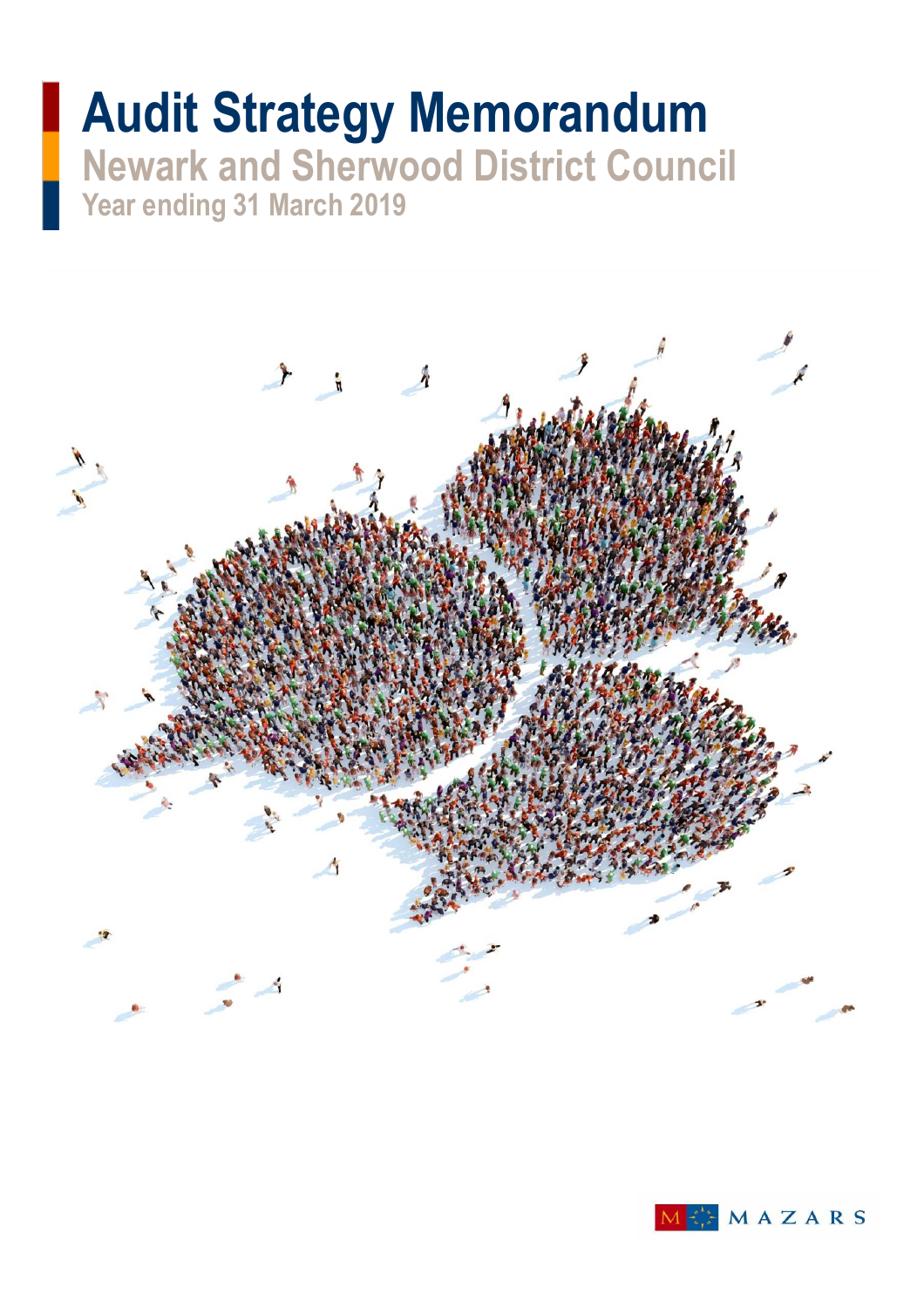

### **CONTENTS**

- 1. Engagement and responsibilities summary
- 2. Your audit engagement team
- 3. Audit scope, approach and timeline
- 4. Significant risks and key judgement areas
- 5. Value for Money
- 6. Fees for audit and other services
- 7. Our commitment to independence
- 8. Materiality and misstatements
- Appendix A Key communication points
- Appendix B Forthcoming accounting and other issues
- Appendix C Mazars' client service commitment

This document is to be regarded as confidential to Newark and Sherwood District Council. It has been prepared for the sole use of the Audit and Accounts Committee as the appropriate sub-committee charged with governance. No responsibility is accepted to any other person in respect of the whole or part of its contents. Our written consent must first be obtained before this document, or any part of it, is disclosed to a third party.

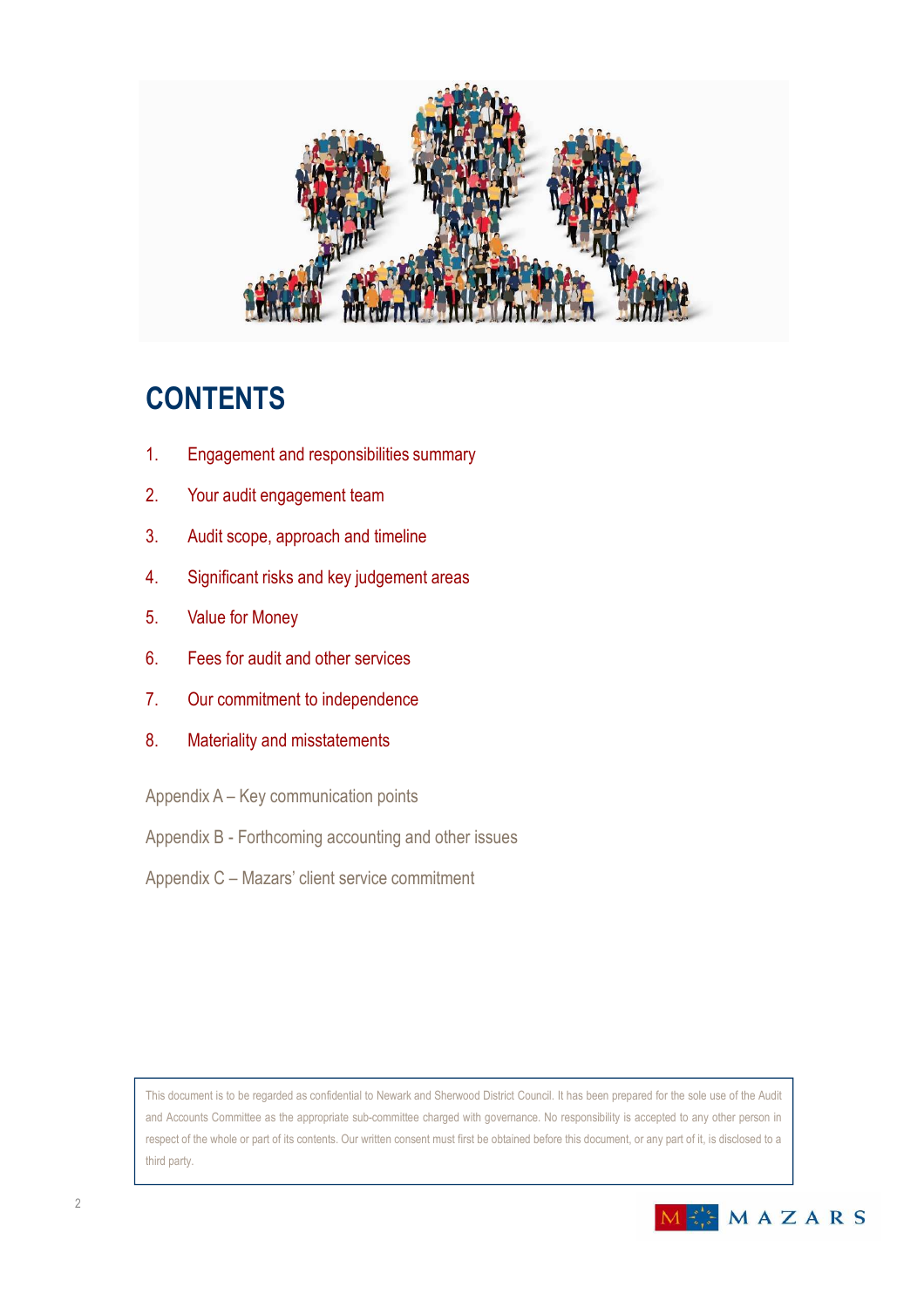Mazars LLP Park View House 58 The Ropewalk **Nottingham** NG1 5DW

Audit and Accounts Committee Newark and Sherwood District Council Castle House Great North Road Newark Nottinghamshire NG24 1BY

24 April 2019

Dear Sirs / Madams

#### **Audit Strategy Memorandum – Year ending 31 March 2019**

We are pleased to present our Audit Strategy Memorandum for Newark and Sherwood District Council for the year ending 31 March 2019.

The purpose of this document is to summarise our audit approach, highlight significant audit risks and areas of key judgements and provide you with the details of our audit team. As it is a fundamental requirement that an auditor is, and is seen to be, independent of its clients, Section 7 of this document also summarises our considerations and conclusions on our independence as auditors.

We consider two-way communication with you to be key to a successful audit and important in:

- reaching a mutual understanding of the scope of the audit and the responsibilities of each of us;
- sharing information to assist each of us to fulfil our respective responsibilities;
- providing you with constructive observations arising from the audit process; and
- ensuring that we, as external auditors, gain an understanding of your attitude and views in respect of the internal and external operational, financial, compliance and other risks facing Newark and Sherwood District Council which may affect the audit, including the likelihood of those risks materialising and how they are monitored and managed.

This document, which has been prepared following our initial planning discussions with management, is the basis for discussion of our audit approach, and any questions or input you may have on our approach or role as auditor.

This document also contains specific appendices that outline our key communications with you during the course of the audit, and forthcoming accounting issues and other issues that may be of interest.

Client service is extremely important to us and we strive to continuously provide technical excellence with the highest level of service quality, together with continuous improvement to exceed your expectations so, if you have any concerns or comments about this document or audit approach, please contact me on 0115 964 4744.

Yours faithfully

David Hoose

Mazars LLP

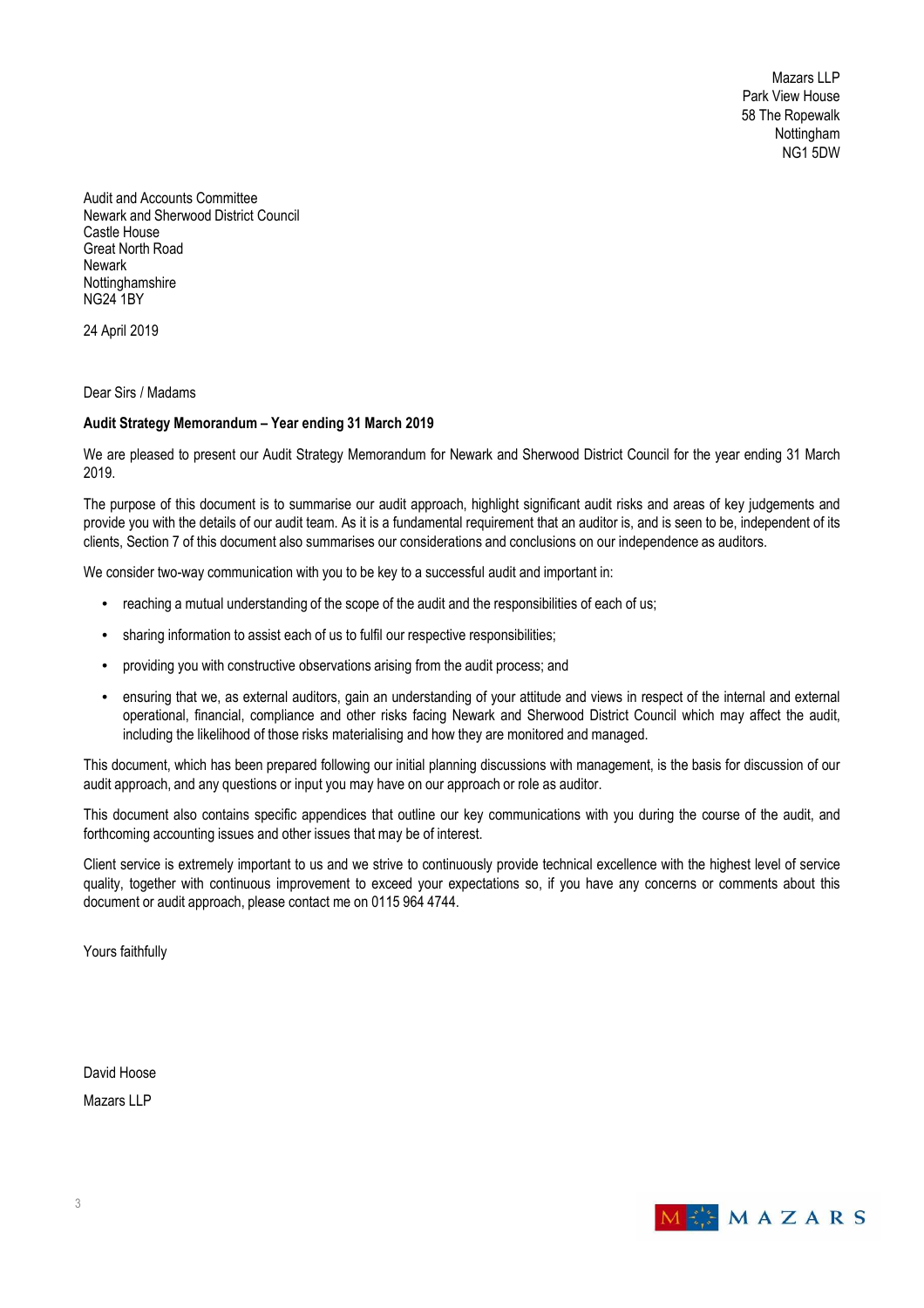# 1. ENGAGEMENT AND RESPONSIBILITIES SUMMARY

#### **Overview of engagement**

We are appointed to perform the external audit of Newark and Sherwood District Council (the Council) for the year to 31 March 2019. The scope of our engagement is set out in the Statement of Responsibilities of Auditors and Audited Bodies, issued by Public Sector Audit Appointments Ltd (PSAA) available from the PSAA website: https://www.psaa.co.uk/audit-quality/statement-of-responsibilities/

### **Our responsibilities**

Our responsibilities are principally derived from the Local Audit and Accountability Act 2014 (the 2014 Act) and the Code of Audit Practice issued by the National Audit Office (NAO), as outlined below:



Our audit does not relieve management or those charged with governance, of their responsibilities. The responsibility for safeguarding assets and for the prevention and detection of fraud, error and non-compliance with law or regulations rests with both those charged with governance and management. In accordance with International Standards on Auditing (UK), we plan and perform our audit so as to obtain reasonable assurance that the financial statements taken as a whole are free from material misstatement, whether caused by fraud or error. However our audit should not be relied upon to identify all such misstatements.

As part of our audit procedures in relation to fraud we are required to enquire of those charged with governance as to their knowledge of instances of fraud, the risk of fraud and their views on management controls that mitigate the fraud risks.

The Council is required to prepare its financial statements on a going concern basis by the Code of Practice on Local Authority Accounting. As auditors, we are required to consider the appropriateness of the use of the going concern assumption in the preparation of the financial statements and the adequacy of disclosures made.

For the purpose of our audit, we have identified the Audit and Accounts Committee as those charged with governance.

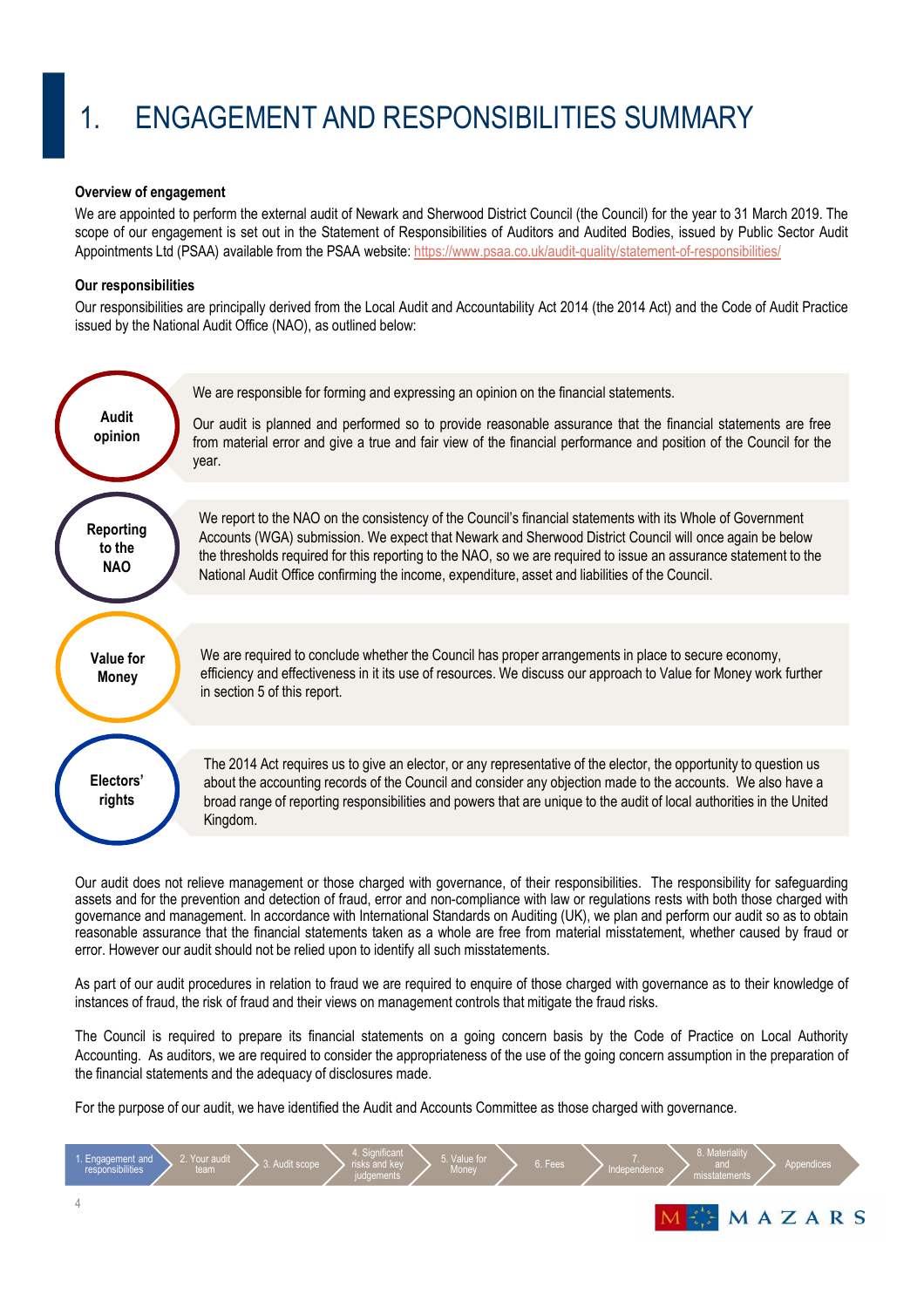# 2. YOUR AUDIT ENGAGEMENT TEAM



- David Hoose, Partner
- David Hoose@mazars.co.uk
- 0115 964 4744



- Helen Brookes, Manager
- Helen.Brookes@mazars.co.uk
- 0115 964 4796



- Kizzy Atkins, Assistant Manager
- Kizzy.Atkins@mazars.co.uk
- 0115 964 4791

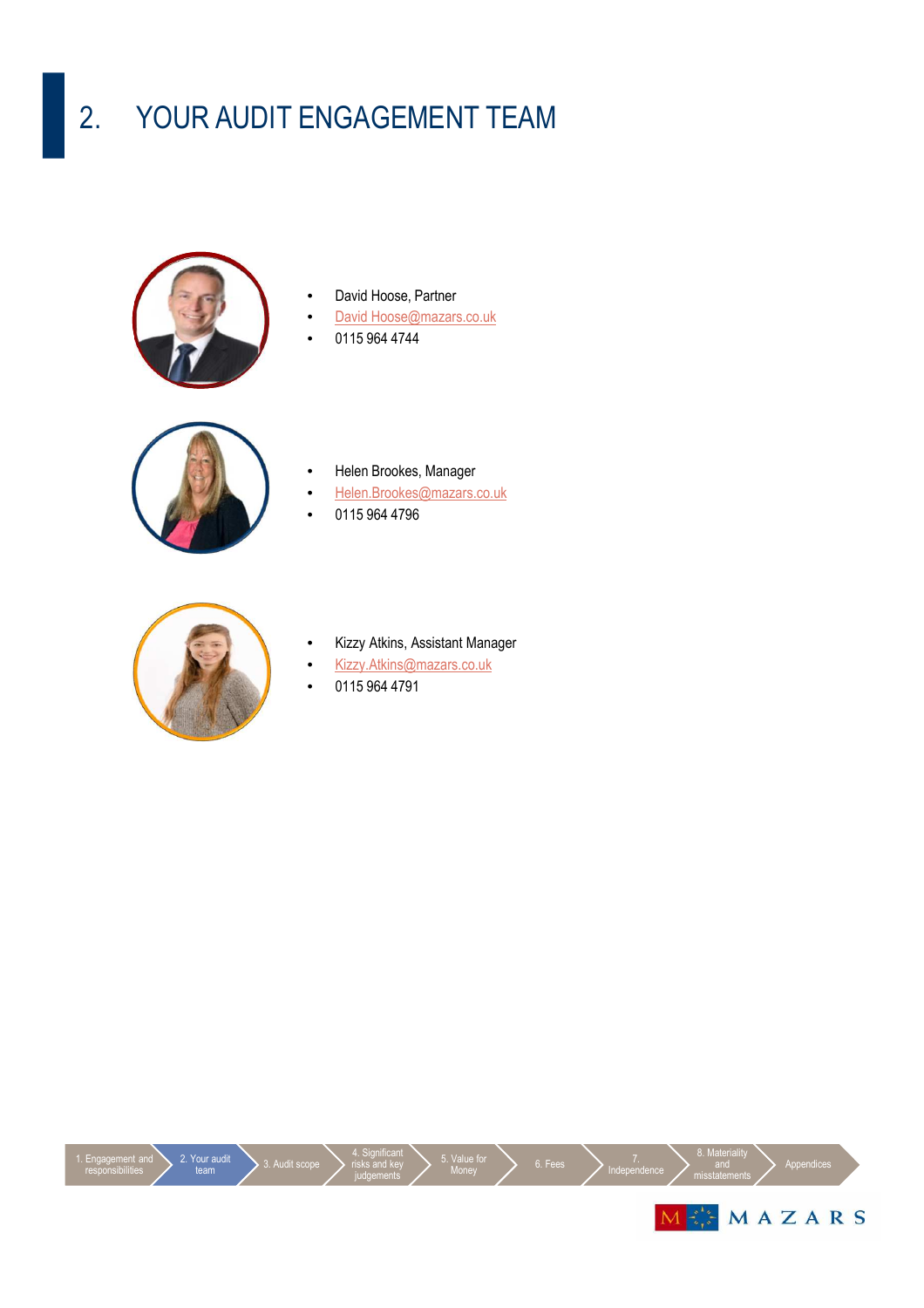# 3. AUDIT SCOPE, APPROACH AND TIMELINE

#### **Audit scope**

Our audit approach is designed to provide an audit that complies with all professional requirements.

Our audit of the financial statements will be conducted in accordance with International Standards on Auditing (UK), relevant ethical and professional standards, our own audit approach and in accordance with the terms of our engagement. Our work is focused on those aspects of your business which we consider to have a higher risk of material misstatement, such as those affected by management judgement and estimation, application of new accounting standards, changes of accounting policy, changes to operations or areas which have been found to contain material errors in the past.

#### **Audit approach**

Our audit approach is a risk-based approach primarily driven by the risks we consider to result in a higher risk of material misstatement of the financial statements. Once we have completed our risk assessment, we develop our audit strategy and design audit procedures in response to this assessment.

If we conclude that appropriately-designed controls are in place then we may plan to test and rely upon these controls. If we decide controls are not appropriately designed, or we decide it would be more efficient to do so, we may take a wholly substantive approach to our audit testing. Substantive procedures are audit procedures designed to detect material misstatements at the assertion level and comprise tests of details (of classes of transactions, account balances, and disclosures) and substantive analytical procedures. Irrespective of the assessed risks of material misstatement, which take into account our evaluation of the operating effectiveness of controls, we are required to design and perform substantive procedures for each material class of transactions, account balance, and disclosure.

Our audit will be planned and performed so as to provide reasonable assurance that the financial statements are free from material misstatement and give a true and fair view. The concept of materiality and how we define a misstatement is explained in more detail in section 8.

The diagram below outlines the procedures we perform at the different stages of the audit.



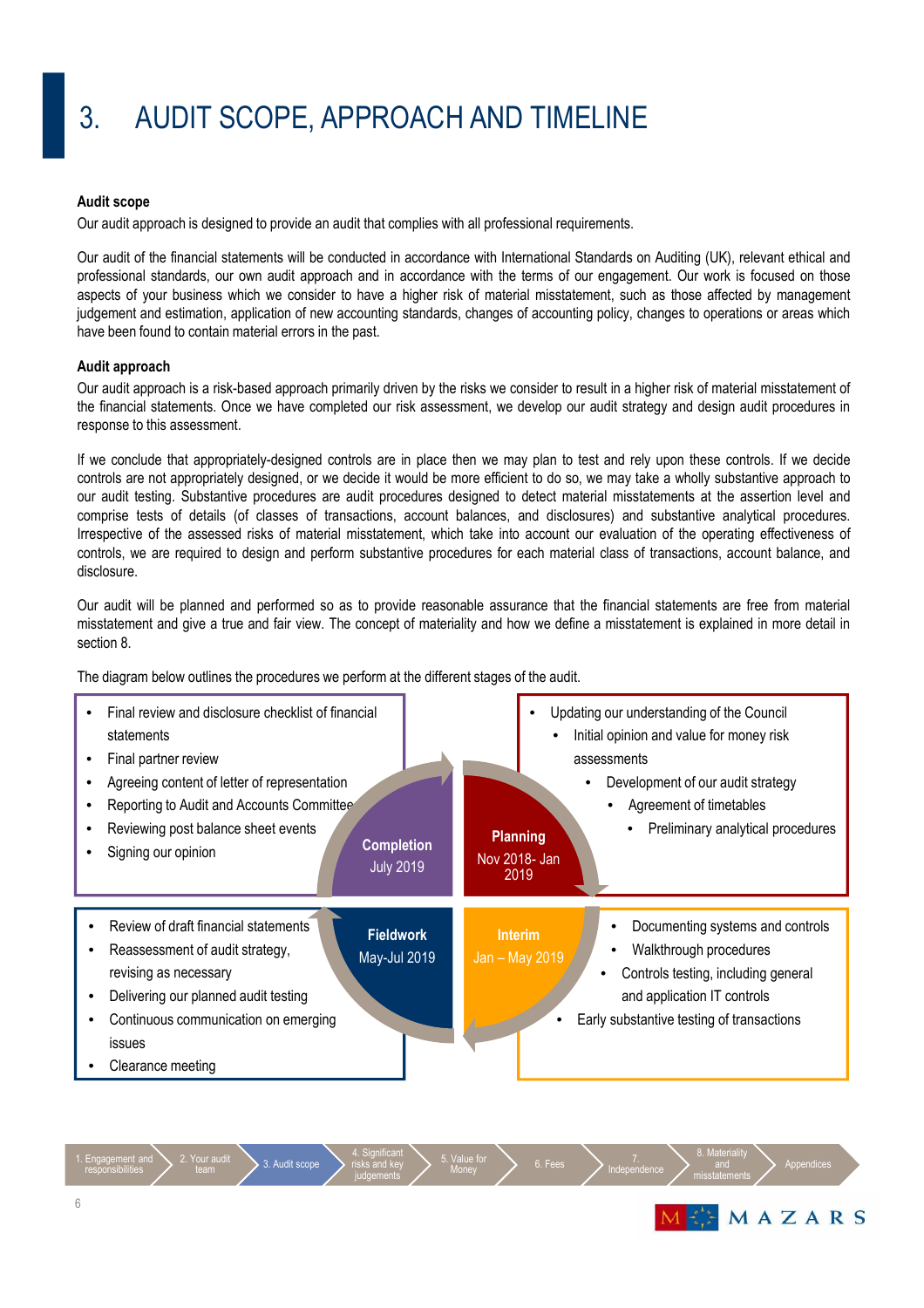#### **Reliance on internal audit**

Where possible we will seek to utilise the work performed by internal audit to modify the nature, extent and timing of our audit procedures. We will meet with internal audit to discuss the progress and findings of their work prior to the commencement of our controls evaluation procedures.

#### **Management's and our experts**

Management makes use of experts in specific areas when preparing the Council's financial statements. We also use experts to assist us to obtain sufficient appropriate audit evidence on specific items of account.

| Items of account                           | <b>Management's expert</b>                                                                                                                                                                                                                                                        | Our expert                                                     |
|--------------------------------------------|-----------------------------------------------------------------------------------------------------------------------------------------------------------------------------------------------------------------------------------------------------------------------------------|----------------------------------------------------------------|
| Defined benefit liability                  | Barnett Waddingham<br>Actuary for the Nottinghamshire Pension Fund                                                                                                                                                                                                                | <b>PWC</b><br>Consulting actuary appointed by<br>the NAO       |
| Property, plant and equipment<br>valuation | Steven Syddall - Business Manager, Asset Management<br>David Best - Deputy Asset Manager, Estates<br>Internal valuers for General Fund and Housing Revenue<br>Account assets<br>Wood, Moore & Co. Ltd.<br>External valuers to give a view on the work of the internal<br>valuers. | Gerald Eve<br>Valuations expert appointed by the<br><b>NAO</b> |
| Financial instrument disclosures           | Arlingclose<br>Treasury management advisers                                                                                                                                                                                                                                       | Not applicable                                                 |
| Business rates appeals provision           | Analyse Local<br>Advisers on NNDR appeals provisions                                                                                                                                                                                                                              | Not applicable                                                 |

#### **Service organisations**

International Auditing Standards (UK) define service organisations as third party organisations that provide services to the Council that are part of its information systems relevant to financial reporting. We are required to obtain an understanding of the services provided by service organisations as well as evaluating the design and implementation of controls over those services. The table below summarises the service organisations used by the Council and our planned audit approach.

| Items of account                                                                                                                                                       | <b>Service organisation</b>                                                                                                                                                                                                                                                                                      | <b>Audit approach</b>                                                                                                                                                                                                                                                                                                                                                                                                                                                                                |
|------------------------------------------------------------------------------------------------------------------------------------------------------------------------|------------------------------------------------------------------------------------------------------------------------------------------------------------------------------------------------------------------------------------------------------------------------------------------------------------------|------------------------------------------------------------------------------------------------------------------------------------------------------------------------------------------------------------------------------------------------------------------------------------------------------------------------------------------------------------------------------------------------------------------------------------------------------------------------------------------------------|
| Pension cost (cost of services)<br>Net interest on defined benefit liability<br>Re-measurements of the net defined<br>benefit liability (OCI)<br>Net pension liability | Nottinghamshire Pension Fund<br>The IAS 19 pension entries that form part<br>of the Council's financial statements are<br>material and are derived from actuarial<br>valuations. The process of obtaining<br>these is co-ordinated by and uses<br>information held and processed by the<br>service organisation. | We will review the controls operating at the<br>Council over these transactions to gain an<br>understanding of the services provided by<br>the service organisation.<br>Where we conclude that we do not have a<br>sufficient understanding of the services<br>provided by the service organisation we will<br>seek to obtain assurance by using another<br>auditor to perform procedures that will<br>provide the necessary information about the<br>relevant controls at the service organisation. |
| 2. Your audit<br>Engagement and                                                                                                                                        | 4. Significant<br>5. Value for                                                                                                                                                                                                                                                                                   | 8. Materiality                                                                                                                                                                                                                                                                                                                                                                                                                                                                                       |
| 3. Audit scope<br>responsibilities<br>team                                                                                                                             | 6. Fees<br>risks and key<br>Money<br>udananta                                                                                                                                                                                                                                                                    | Appendices<br>and<br>Independence<br>migatatamanta                                                                                                                                                                                                                                                                                                                                                                                                                                                   |

judgements

EMAZARS

misstatements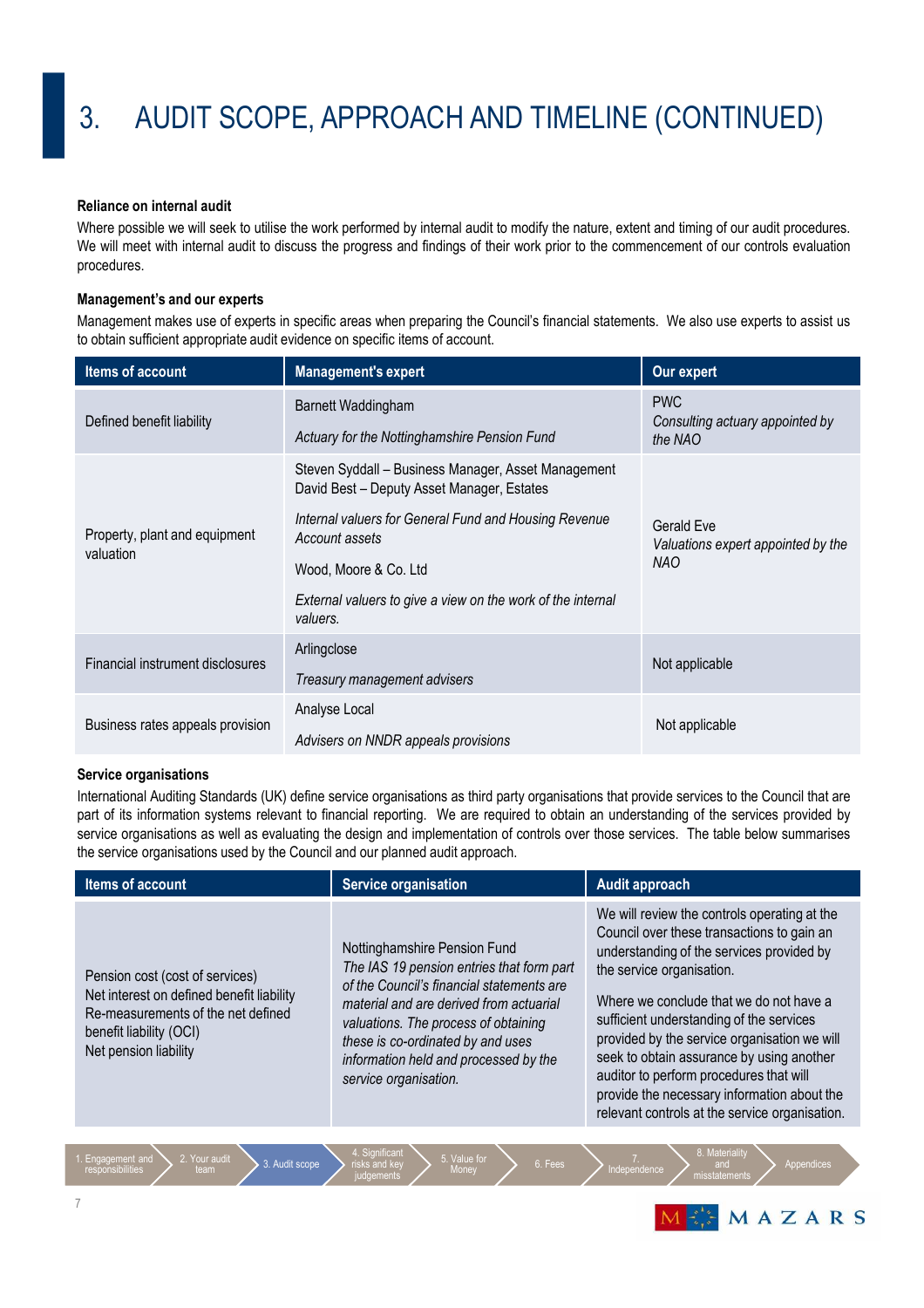## 4. SIGNIFICANT RISKS AND KEY JUDGEMENT AREAS

Following the risk assessment approach discussed in section 3 of this document, we have identified relevant risks to the audit of financial statements. The risks that we identify are categorised as significant, enhanced or standard, as defined below:

- **Significant risk** A significant risk is an identified and assessed risk of material misstatement that, in the auditor's judgment, requires special audit consideration. For any significant risk, the auditor shall obtain an understanding of the entity's controls, including control activities relevant to that risk.
- **Enhanced risk** An enhanced risk is an area of higher assessed risk of material misstatement at audit assertion level other than a significant risk. Enhanced risks incorporate but may not be limited to:
	- key areas of management judgement, including accounting estimates which are material but are not considered to give rise to a significant risk of material misstatement; and
	- other audit assertion risks arising from significant events or transactions that occurred during the period.
- **Standard risk** This is related to relatively routine, non-complex transactions that tend to be subject to systematic processing and require little management judgement. Although it is considered that there is a risk of material misstatement, there are no elevated or special factors related to the nature, the likely magnitude of the potential misstatements or the likelihood of the risk occurring.

The summary risk assessment, illustrated in the table below, highlights those risks which we deem to be significant. We have summarised our audit response to these risks on the next page.

At the time of writing this memorandum we are yet to complete our detailed risk assessment work over the Council's key financial systems and general IT controls. We aim to complete this work as part of our interim visit in March and will update the Audit and Accounts Committee where we subsequently identify any additional risks.

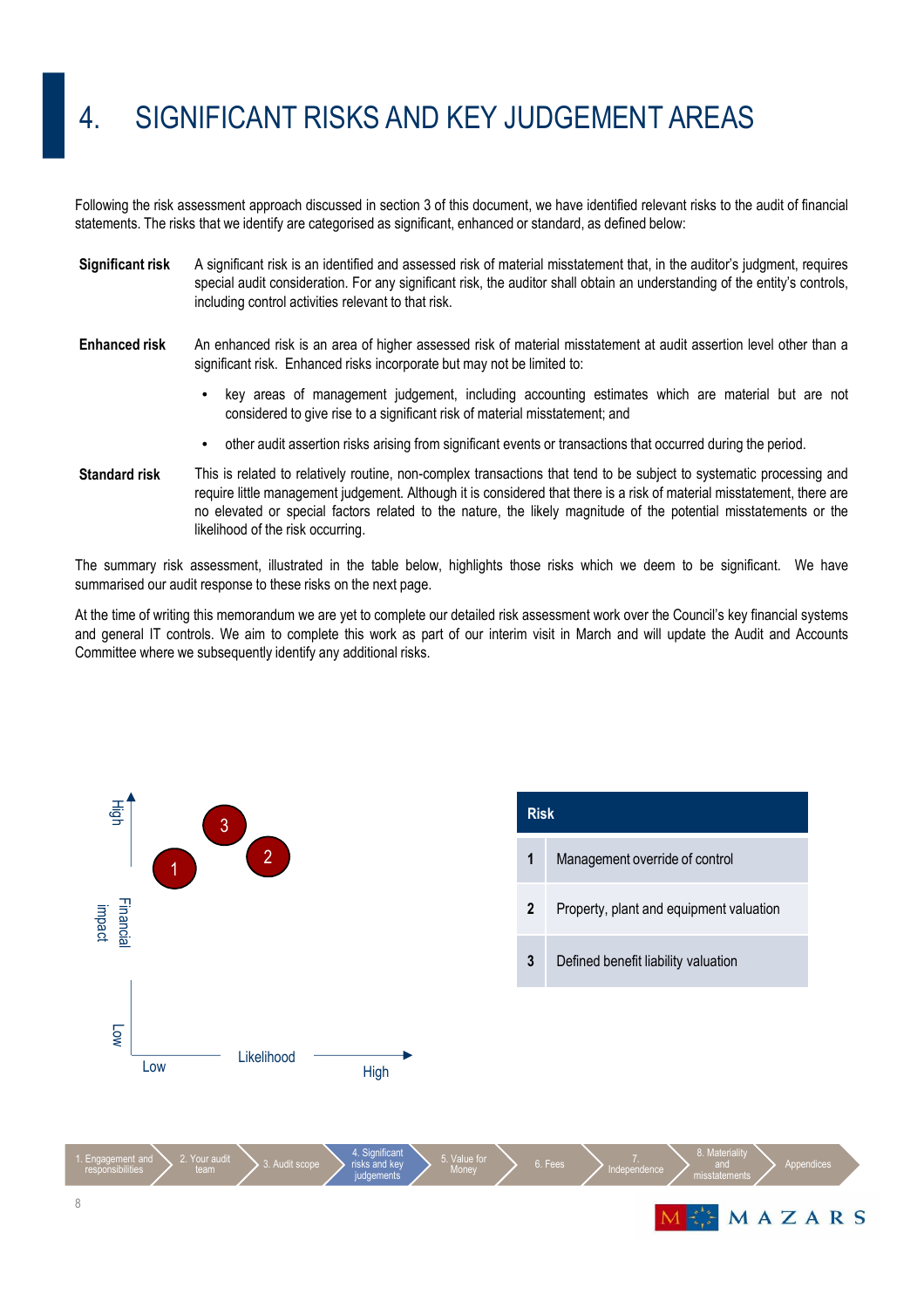### 4. SIGNIFICANT RISKS AND KEY JUDGEMENT AREAS (CONTINUED)

We provide more detail on the identified risks and our testing approach with respect to significant risks in the table below. An audit is a dynamic process, should we change our view of risk or approach to address the identified risks during the course of our audit, we will report this to the Audit and Accounts Committee.

### **Significant risks**

|   | <b>Description of risk</b>                                                                                                                                                                                                                                                                                                                                                                                                                                                           | <b>Planned response</b>                                                                                                                                                                                                                                                                                                                                                                                                                                                                                                                       |
|---|--------------------------------------------------------------------------------------------------------------------------------------------------------------------------------------------------------------------------------------------------------------------------------------------------------------------------------------------------------------------------------------------------------------------------------------------------------------------------------------|-----------------------------------------------------------------------------------------------------------------------------------------------------------------------------------------------------------------------------------------------------------------------------------------------------------------------------------------------------------------------------------------------------------------------------------------------------------------------------------------------------------------------------------------------|
| 1 | <b>Management override of controls</b><br>Management at various levels within an organisation<br>are in a unique position to perpetrate fraud because of<br>their ability to manipulate accounting records and<br>prepare fraudulent financial statements by overriding<br>controls that otherwise appear to be operating<br>effectively. Due to the unpredictable way in which<br>such override could occur there is a risk of material<br>misstatement due to fraud on all audits. | In relation to the management override of controls we will:<br>Document our understanding of the processes and controls in<br>place to mitigate the risks identified, and walk through those<br>processes and controls to confirm our understanding;<br>Test the appropriateness of journal entries recorded in the<br>general ledger and other adjustments made in the preparation of<br>the financial statements;<br>Review the calculation of management's material accruals,<br>estimates and provisions for evidence of management bias; |
|   |                                                                                                                                                                                                                                                                                                                                                                                                                                                                                      | Evaluate the business rationale for any significant unusual<br>transactions:                                                                                                                                                                                                                                                                                                                                                                                                                                                                  |
|   |                                                                                                                                                                                                                                                                                                                                                                                                                                                                                      | Understand the oversight given by those charged with<br>governance of management processes over fraud;                                                                                                                                                                                                                                                                                                                                                                                                                                        |
|   |                                                                                                                                                                                                                                                                                                                                                                                                                                                                                      | Sample test accruals and provisions based on established<br>testing thresholds; and                                                                                                                                                                                                                                                                                                                                                                                                                                                           |
|   |                                                                                                                                                                                                                                                                                                                                                                                                                                                                                      | Review material aspects of capital expenditure on property plant<br>and equipment to ensure it meets the relevant accounting<br>requirements to be capitalised.                                                                                                                                                                                                                                                                                                                                                                               |

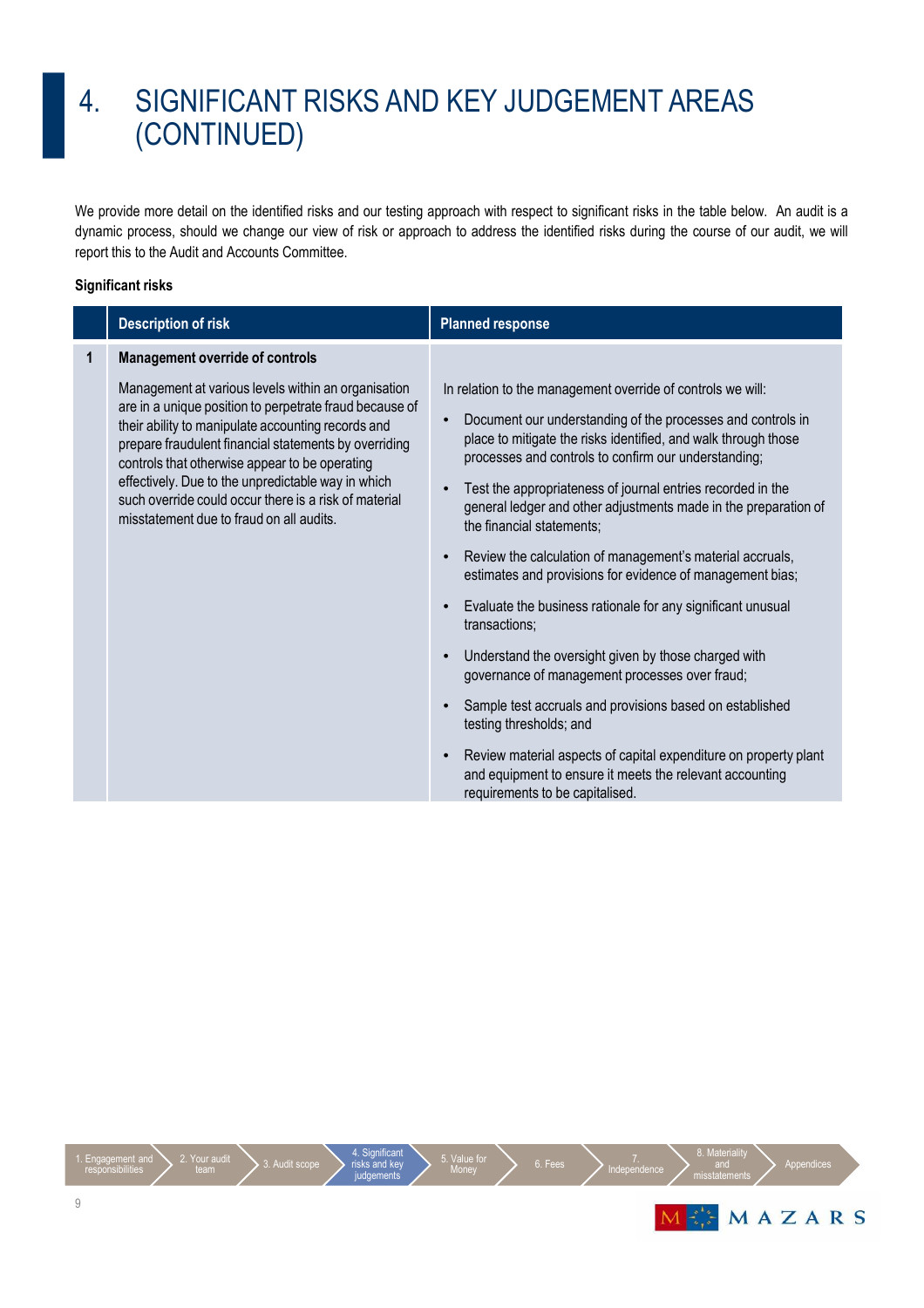### **Significant risks (continued)**

|                | <b>Description of risk</b>                                                                                                                                                                                                                                                                                                                                                                                                            | <b>Planned response</b>                                                                                                                                                                                                                                                                                                                                                                                                                                                                                                                                                                                                                                                                                                                           |
|----------------|---------------------------------------------------------------------------------------------------------------------------------------------------------------------------------------------------------------------------------------------------------------------------------------------------------------------------------------------------------------------------------------------------------------------------------------|---------------------------------------------------------------------------------------------------------------------------------------------------------------------------------------------------------------------------------------------------------------------------------------------------------------------------------------------------------------------------------------------------------------------------------------------------------------------------------------------------------------------------------------------------------------------------------------------------------------------------------------------------------------------------------------------------------------------------------------------------|
| $\overline{2}$ | Valuation of property, plant and equipment,<br>investment properties and assets held for sale                                                                                                                                                                                                                                                                                                                                         |                                                                                                                                                                                                                                                                                                                                                                                                                                                                                                                                                                                                                                                                                                                                                   |
|                | The Council's accounts contain material balances<br>and disclosures relating to its holding of property,<br>plant and equipment, investment properties and<br>assets held for sale, with the majority of land and<br>building assets required to be carried at valuation.<br>Due to high degree of estimation uncertainty<br>associated with those held at valuation, we have<br>determined there is a significant risk in this area. | In relation to the valuation of property, plant & equipment, investment<br>properties and assets held for sale we will:<br>Critically assess the Council's valuers' scope of work,<br>qualifications, objectivity and independence to carry out the<br>required programme of revaluations;<br>Consider whether the overall revaluation methodologies used by<br>the Council's valuers are in line with industry practice, the CIPFA<br>Code of Practice and the Council's accounting policies;<br>Assess whether valuation movements are in line with market<br>expectations by using our own valuation expert to provide<br>information on regional valuation trends;<br>Critically assess the treatment of the upward and downward<br>$\bullet$ |
|                |                                                                                                                                                                                                                                                                                                                                                                                                                                       | revaluations in the Council's financial statements with regards to<br>the requirements of the CIPFA Code of Practice;                                                                                                                                                                                                                                                                                                                                                                                                                                                                                                                                                                                                                             |
|                |                                                                                                                                                                                                                                                                                                                                                                                                                                       | Critically assess the approach that the Council adopts to ensure<br>that assets not subject to revaluation in 2018/19 are materially<br>correct, including considering the robustness of that approach in<br>light of the valuation information reported by the Council's valuers;<br>and                                                                                                                                                                                                                                                                                                                                                                                                                                                         |
|                |                                                                                                                                                                                                                                                                                                                                                                                                                                       | Test a sample of items of capital expenditure in 2018/19 to<br>confirm that the additions are appropriately valued in the financial<br>statements.                                                                                                                                                                                                                                                                                                                                                                                                                                                                                                                                                                                                |

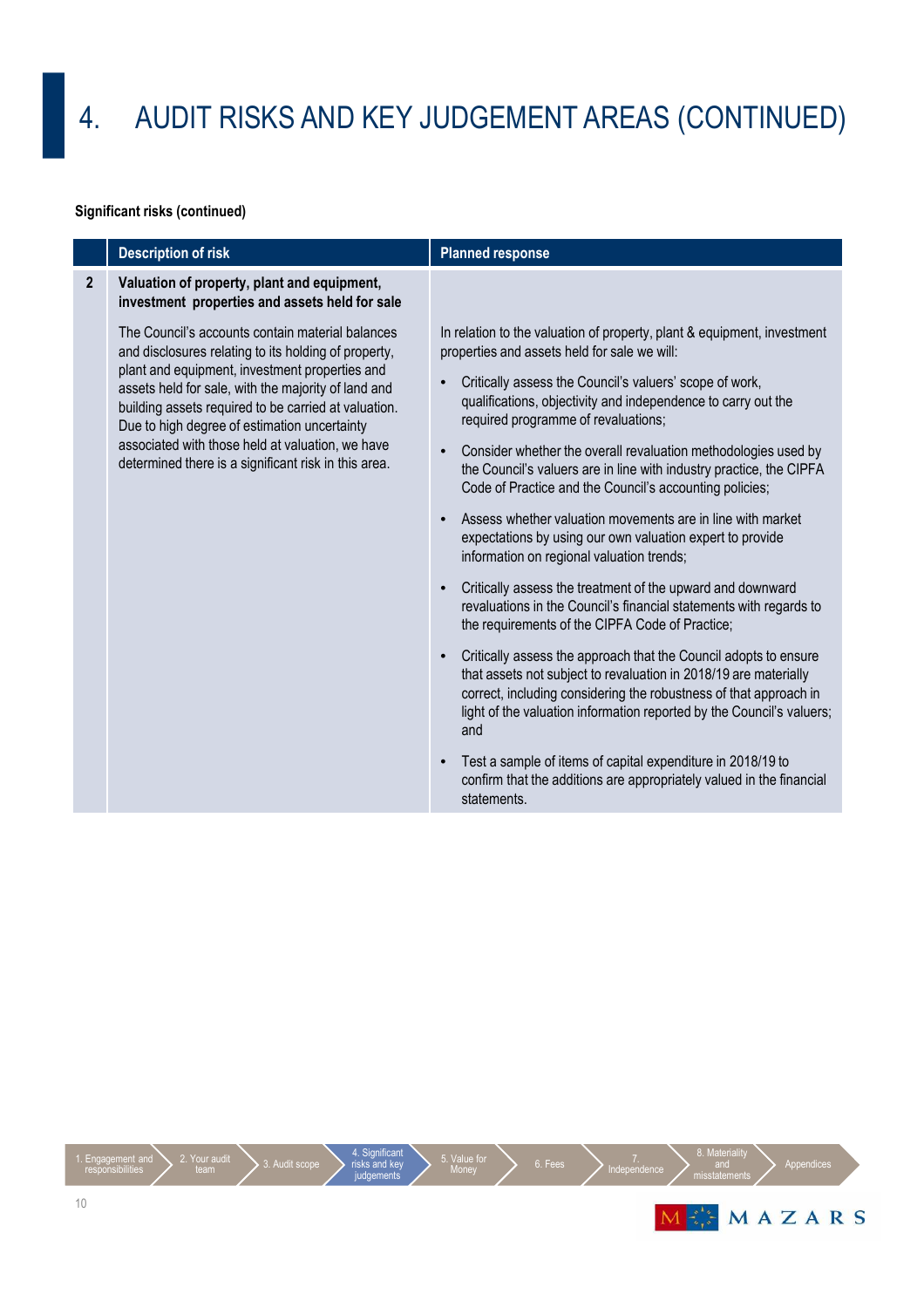### **Significant risks (continued)**

|              | <b>Description of risk</b>                                                                                                                                                                                                                                                                                                                                                                                         | <b>Planned response</b>                                                                                                                                                                                                                                                                                                                                                                                                                                                                                                                                                                                                                                                                                                                                                                                                                                                                                                                                                                                                                                                                                                                                                                                                                                                                                                                           |
|--------------|--------------------------------------------------------------------------------------------------------------------------------------------------------------------------------------------------------------------------------------------------------------------------------------------------------------------------------------------------------------------------------------------------------------------|---------------------------------------------------------------------------------------------------------------------------------------------------------------------------------------------------------------------------------------------------------------------------------------------------------------------------------------------------------------------------------------------------------------------------------------------------------------------------------------------------------------------------------------------------------------------------------------------------------------------------------------------------------------------------------------------------------------------------------------------------------------------------------------------------------------------------------------------------------------------------------------------------------------------------------------------------------------------------------------------------------------------------------------------------------------------------------------------------------------------------------------------------------------------------------------------------------------------------------------------------------------------------------------------------------------------------------------------------|
| $\mathbf{3}$ | Valuation of net defined benefit liability                                                                                                                                                                                                                                                                                                                                                                         |                                                                                                                                                                                                                                                                                                                                                                                                                                                                                                                                                                                                                                                                                                                                                                                                                                                                                                                                                                                                                                                                                                                                                                                                                                                                                                                                                   |
|              | The Council's accounts contain material liabilities<br>relating to the local government pension scheme.<br>The Council uses an actuary to provide an annual<br>valuation of these liabilities in line with the<br>requirements of IAS 19 Employee Benefits. Due to<br>the high degree of estimation uncertainty associated<br>with this valuation, we have determined there is a<br>significant risk in this area. | In relation to the valuation of the Council's defined benefit pension<br>liability we will:<br>Critically assess the competency, objectivity and independence of<br>the Nottinghamshire Pension Fund's Actuary, Barnett<br>Waddingham;<br>Liaise with the auditors of the Nottinghamshire Pension Fund to<br>gain assurance that the controls in place at the Pension Fund are<br>operating effectively. This will include the processes and controls<br>in place to ensure data provided to the Actuary by the Pension<br>Fund for the purposes of the IAS 19 valuation is complete and<br>accurate;<br>Test payroll transactions at the Council to provide assurance over<br>the pension contributions which are deducted and paid to the<br>Pension Fund by the Council;<br>Review the appropriateness of the Pension Asset and Liability<br>valuation methodologies applied by the Pension Fund Actuary,<br>and the key assumptions included within the valuation. This will<br>include comparing them to expected ranges, utilising information<br>provided by PWC, the consulting actuary engaged by the National<br>Audit Office; and<br>Agree the data in the IAS 19 valuation report provided by the<br>Fund Actuary for accounting purposes to the pension accounting<br>entries and disclosures in the Council's financial statements. |

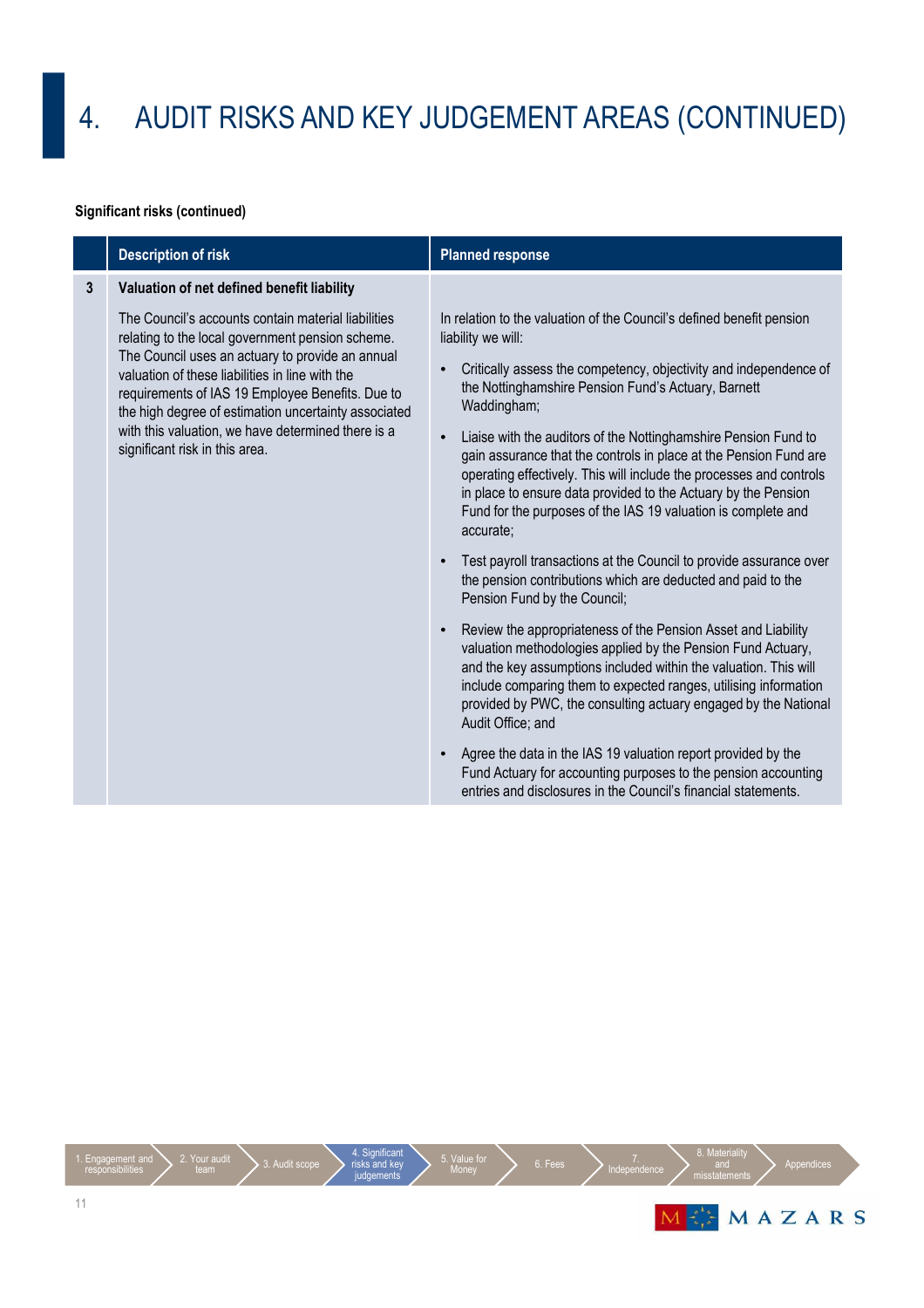### **Consideration of other mandatory risks**

Auditing standards require us to consider two standard risks for all organisations:

- Management override of controls; and
- Fraudulent revenue recognition.

We have already considered and identified management override of controls as a significant risk above, but set out our considerations in respect of fraudulent revenue recognition below:

|   | <b>Description of risk</b>                                                                                                                                   | <b>Planned response</b>                                                                                                                                                                                                                                                                                                                                                                                                                                                                                                                                                                                                                                                                        |
|---|--------------------------------------------------------------------------------------------------------------------------------------------------------------|------------------------------------------------------------------------------------------------------------------------------------------------------------------------------------------------------------------------------------------------------------------------------------------------------------------------------------------------------------------------------------------------------------------------------------------------------------------------------------------------------------------------------------------------------------------------------------------------------------------------------------------------------------------------------------------------|
| 1 | <b>Fraudulent revenue recognition</b>                                                                                                                        |                                                                                                                                                                                                                                                                                                                                                                                                                                                                                                                                                                                                                                                                                                |
|   | Our audit methodology incorporates this risk as a<br>significant risk at all audits, although based on the<br>circumstances of each audit, it is rebuttable. | We do not consider this to be a significant risk for Newark and<br>Sherwood District Council as:<br>there is an overall low risk for local authorities;<br>there are no particular incentives or opportunities to commit<br>material fraudulent revenue recognition; and<br>the level of income that does not derive from either grant or<br>taxation sources is low relative to the Council's overall income<br>streams, and generally represents a number of low value, high<br>volume transactions.<br>We therefore rebut this risk and do not incorporate specific risk<br>procedures over and above our standard fraud procedures to address<br>the management override of controls risk. |

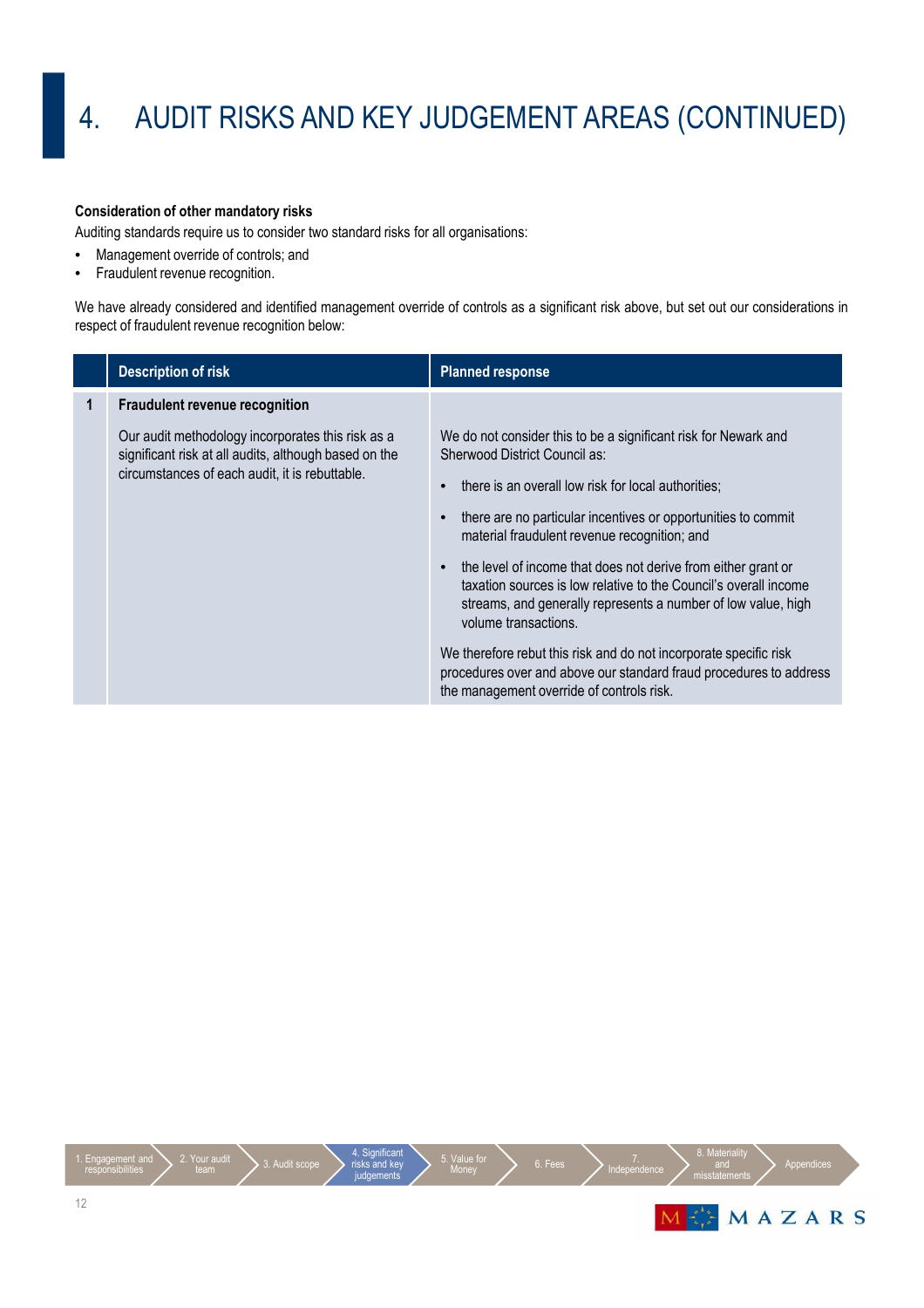### **Enhanced risks and key areas of management judgement**

Enhanced risks and key areas of management judgement include accounting estimates which are material but are not considered to give rise to a significant risk of material misstatement. These areas of management judgement represent other areas of audit emphasis.

|                | Area of management judgement                                                                                                                                                                                                          | <b>Planned response</b>                                                                                                                                                                                                                 |
|----------------|---------------------------------------------------------------------------------------------------------------------------------------------------------------------------------------------------------------------------------------|-----------------------------------------------------------------------------------------------------------------------------------------------------------------------------------------------------------------------------------------|
| 1              | Debt impairment                                                                                                                                                                                                                       |                                                                                                                                                                                                                                         |
|                | Uncertainty exists that, in the current economic<br>climate, the Council's provision for the impairment of<br>doubtful debts would be sufficient.                                                                                     | We plan to address this judgement by:                                                                                                                                                                                                   |
|                |                                                                                                                                                                                                                                       | Reviewing the level of reported debt as at the 31 March and<br>considering the implications for any material change;                                                                                                                    |
|                |                                                                                                                                                                                                                                       | Ensuring that management's methodology for calculating the<br>provision has been consistently applied and is in line with the<br>requirements of the Code;                                                                              |
|                |                                                                                                                                                                                                                                       | Testing the collectability of both significant and a sample of other<br>non-significant debtor balances; and                                                                                                                            |
|                |                                                                                                                                                                                                                                       | Re-performing the basis of the calculation for the impairment of<br>debtors.                                                                                                                                                            |
| $\overline{2}$ | Provision for business rate appeals against the<br>rating list                                                                                                                                                                        |                                                                                                                                                                                                                                         |
|                | The issue of a new rating list and a change in the                                                                                                                                                                                    | We plan to address this judgement by:                                                                                                                                                                                                   |
|                | appeals process has created delays in appeals being<br>notified to the Council. Consequently management<br>need to make an assumption over the likely level of<br>appeals that will be successful based on their rating<br>knowledge. | Reviewing the basis of the Council's calculation of its provision by<br>recalculating the provision, evaluating the key assumptions of the<br>provision, vouching movements in the provision and confirming<br>completeness of entries; |
|                |                                                                                                                                                                                                                                       | Assessing whether the provision has been calculated and<br>recorded in accordance with the Council's accounting policy;                                                                                                                 |
|                |                                                                                                                                                                                                                                       | Assessing whether the amount provided at the period end is<br>appropriate, taking into account the Council's anticipated actual<br>liability; and                                                                                       |
|                |                                                                                                                                                                                                                                       | Assessing whether the reconciliation of movements during the<br>period and description of the nature of the provision have been<br>adequately disclosed in the financial statements.                                                    |

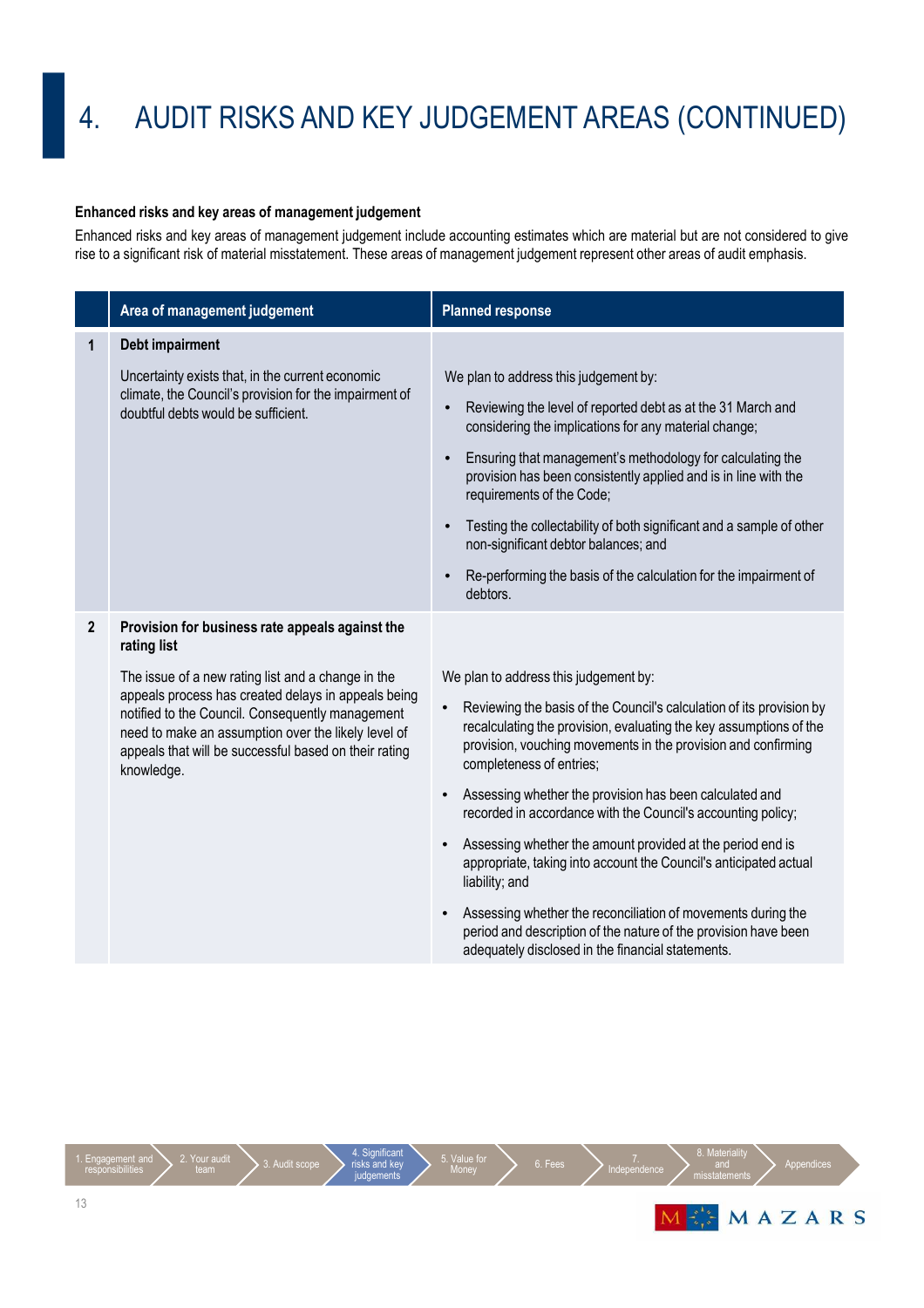### **Enhanced risks and key areas of management judgement (continued)**

|   | Area of management judgement                                                                                                                                                                                                                                                                                                                                                                                                                                                                                                                                                                                                                                                                                                               | <b>Planned response</b>                                                                                                                                                                                                                                                                                                                                                                                                                                                                                            |
|---|--------------------------------------------------------------------------------------------------------------------------------------------------------------------------------------------------------------------------------------------------------------------------------------------------------------------------------------------------------------------------------------------------------------------------------------------------------------------------------------------------------------------------------------------------------------------------------------------------------------------------------------------------------------------------------------------------------------------------------------------|--------------------------------------------------------------------------------------------------------------------------------------------------------------------------------------------------------------------------------------------------------------------------------------------------------------------------------------------------------------------------------------------------------------------------------------------------------------------------------------------------------------------|
| 3 | Minimum revenue provision (MRP)<br>Local authorities are normally required each year to<br>set aside some of their revenues as provision for debt<br>in respect of capital expenditure financed by<br>borrowing or long term credit arrangements, by<br>reference to the prior year's closing Capital Financing<br>Requirement. The amount to be set aside each year<br>is not prescribed although an overarching principle of<br>prudency is expected to be adopted. This is supported<br>by statutory guidance as to how this could be<br>achieved and the Council is required to have regard to<br>this in setting its MRP policy. Management judgement<br>is therefore exercised is determining the level of its<br>prudent provision. | We plan to address this judgement by:<br>Reviewing the Council's MRP policy to ensure that it has been<br>developed with regard to the statutory guidance;<br>Assessing whether the provision has been calculated and<br>recorded in accordance with the Council's policy;<br>Assessing whether the amount provided for the period is<br>appropriate, taking into account the Council's Capital Financing<br>Requirement; and<br>Confirming that any charge has been accounted for in accordance<br>with the Code. |

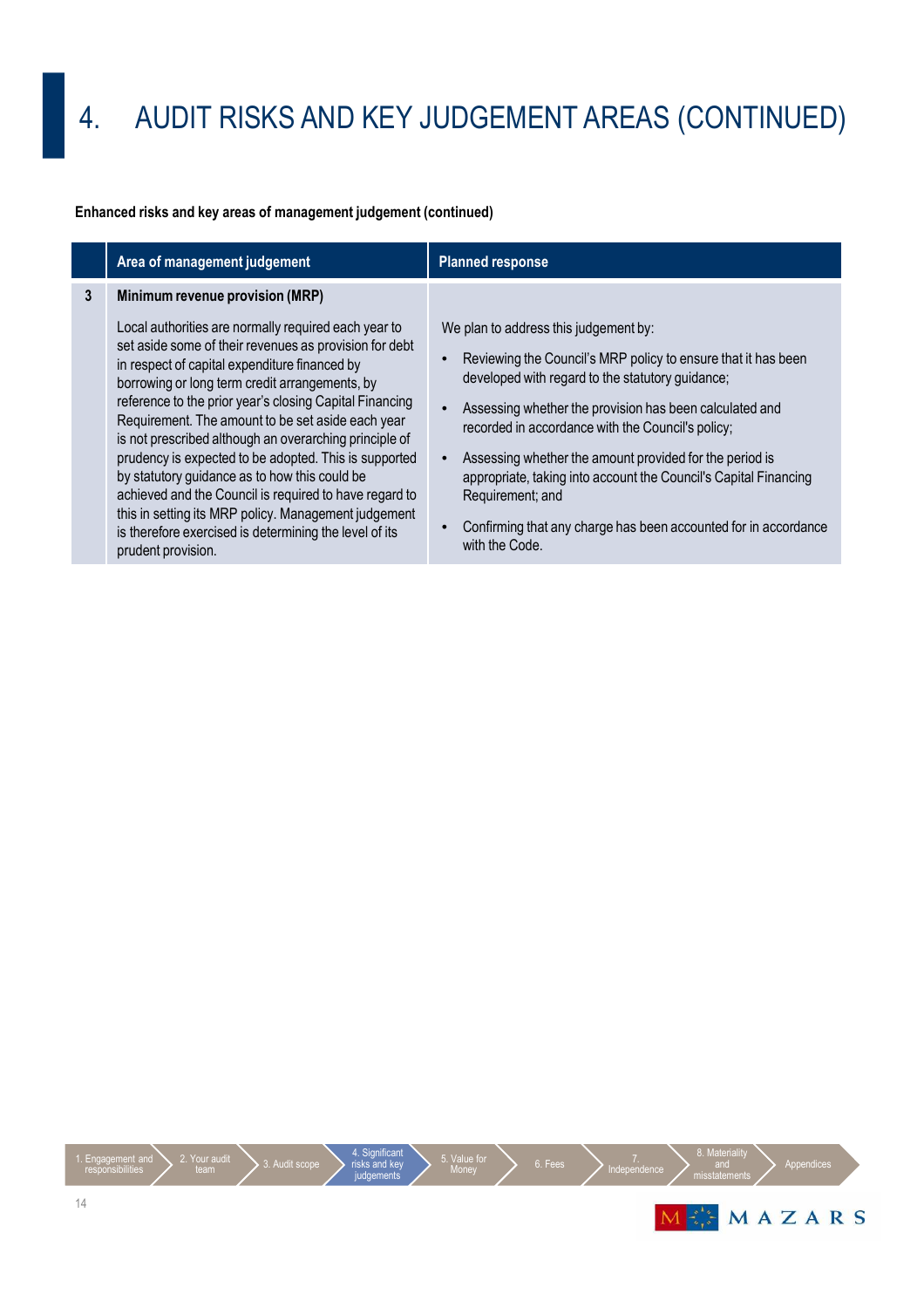# 5. VALUE FOR MONEY

#### **Our approach to Value for Money**

We are required to form a conclusion as to whether the Council has made proper arrangements for securing economy, efficiency and effectiveness in its use of resources. The NAO issues guidance to auditors that underpins the work we are required to carry out, and sets out the overall criterion and sub-criteria that we are required to consider.

The overall criterion is that, 'in all significant respects, the Council had proper arrangements to ensure it took properly informed decisions and deployed resources to achieve planned and sustainable outcomes for taxpayers and local people.'

To assist auditors in reaching a conclusion on this overall criterion, the following sub-criteria are set out by the NAO:

- informed decision making:
- sustainable resource deployment; and
- working with partners and other third parties.

A summary of the work we undertake to reach our conclusion is provided below:

| <b>Risk assessment</b>                 | <b>Other procedures</b><br><b>Risk mitigation work</b> |                                                                |                                         |  |
|----------------------------------------|--------------------------------------------------------|----------------------------------------------------------------|-----------------------------------------|--|
| NAO Guidance                           |                                                        |                                                                | Consider the work of regulators         |  |
| Sector-wide issues                     |                                                        | Planned procedures to mitigate                                 | <b>Consider the Annual</b>              |  |
| Your operational and business<br>risks |                                                        | the risk of forming an incorrect<br>conclusion on arrangements | Governance Statement                    |  |
| Knowledge from other audit work        |                                                        |                                                                | Consistency review and reality<br>check |  |

#### **Significant value for money risks**

The NAO's guidance requires us to carry out work at the planning stage to identify whether or not a Value for Money (VFM) risk exists. Risk, in the context of our VFM work, is the risk that we come to an incorrect conclusion rather than the risk of the arrangements in place at the Council being inadequate. As outlined above, we draw on our deep understanding of the Council and its partners, the local and national economy and wider knowledge of the public sector.

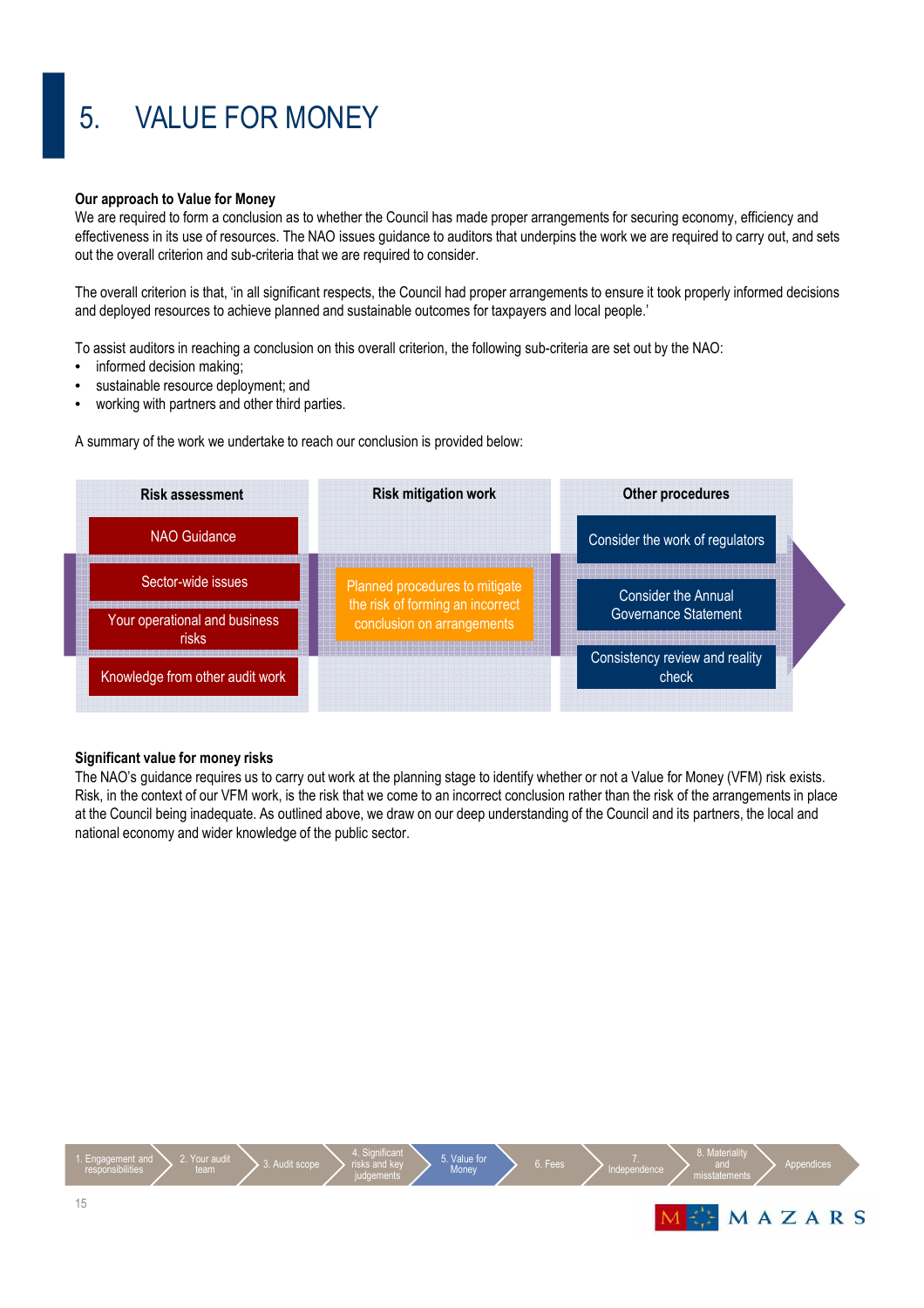## 5. VALUE FOR MONEY (CONTINUED)

### **Significant risks (continued)**

For the 2018/19 financial year, we have identified the following significant risk to our VFM work:

| Description of significant risk                                                                                                                                                                                                                                                                                                                                                                                                                                                                                                                                                                                                                                                                                                                                                                                                                                                                                                                                                                                                                                                                                                                                                                                                                                                                                                                                                                                                         | <b>Planned response</b>                                                                                                                                                                                                                                                                                                                                                                                                                                                                 |
|-----------------------------------------------------------------------------------------------------------------------------------------------------------------------------------------------------------------------------------------------------------------------------------------------------------------------------------------------------------------------------------------------------------------------------------------------------------------------------------------------------------------------------------------------------------------------------------------------------------------------------------------------------------------------------------------------------------------------------------------------------------------------------------------------------------------------------------------------------------------------------------------------------------------------------------------------------------------------------------------------------------------------------------------------------------------------------------------------------------------------------------------------------------------------------------------------------------------------------------------------------------------------------------------------------------------------------------------------------------------------------------------------------------------------------------------|-----------------------------------------------------------------------------------------------------------------------------------------------------------------------------------------------------------------------------------------------------------------------------------------------------------------------------------------------------------------------------------------------------------------------------------------------------------------------------------------|
| <b>Financial resilience</b><br>The Authority has been successful in reducing its net budget requirement<br>significantly over the previous seven years and has set a balanced budget for<br>2018/19. Projections show an underspend against budget of around £600k for<br>the financial year. In response to falling central government funding levels and<br>increases in service demands, the Authority has established an efficiency<br>programme which has delivered savings of almost £6 million since 2010/11. The<br>medium term financial plan, covering the period to 2022/23, shows a balanced<br>budget for each of the years covered by the plan. However, this is based on a<br>number of assumptions around inflation, business rates income and council tax<br>increases. Sensitivity analysis against the assumptions indicates that there will<br>be a need to make savings of up to £2.6 million over the period of the medium<br>term financial plan. The Council's budget gap in future years will be partly met<br>from savings on ongoing schemes but there is also a need to develop new<br>revenue streams. The Authority has developed a Commercialisation Strategy<br>and an Investment Strategy which aim to drive the generation of new income<br>and the initiatives which derive from these strategies will be crucial in bridging<br>the budget gap whilst meeting the Authority's strategic priorities. | We will critically review whether the Council has:<br>Used reasonable assumptions in the<br>development of its medium term financial<br>plan;<br>Considered any changes in the accounting<br>and regulatory environment within any<br>sensitivity analysis conducted as part of its<br>investment decision making process; and<br>Ensured that Members have sufficient<br>expertise to understand the process and<br>decisions that they have ultimate<br>responsibility for approving. |

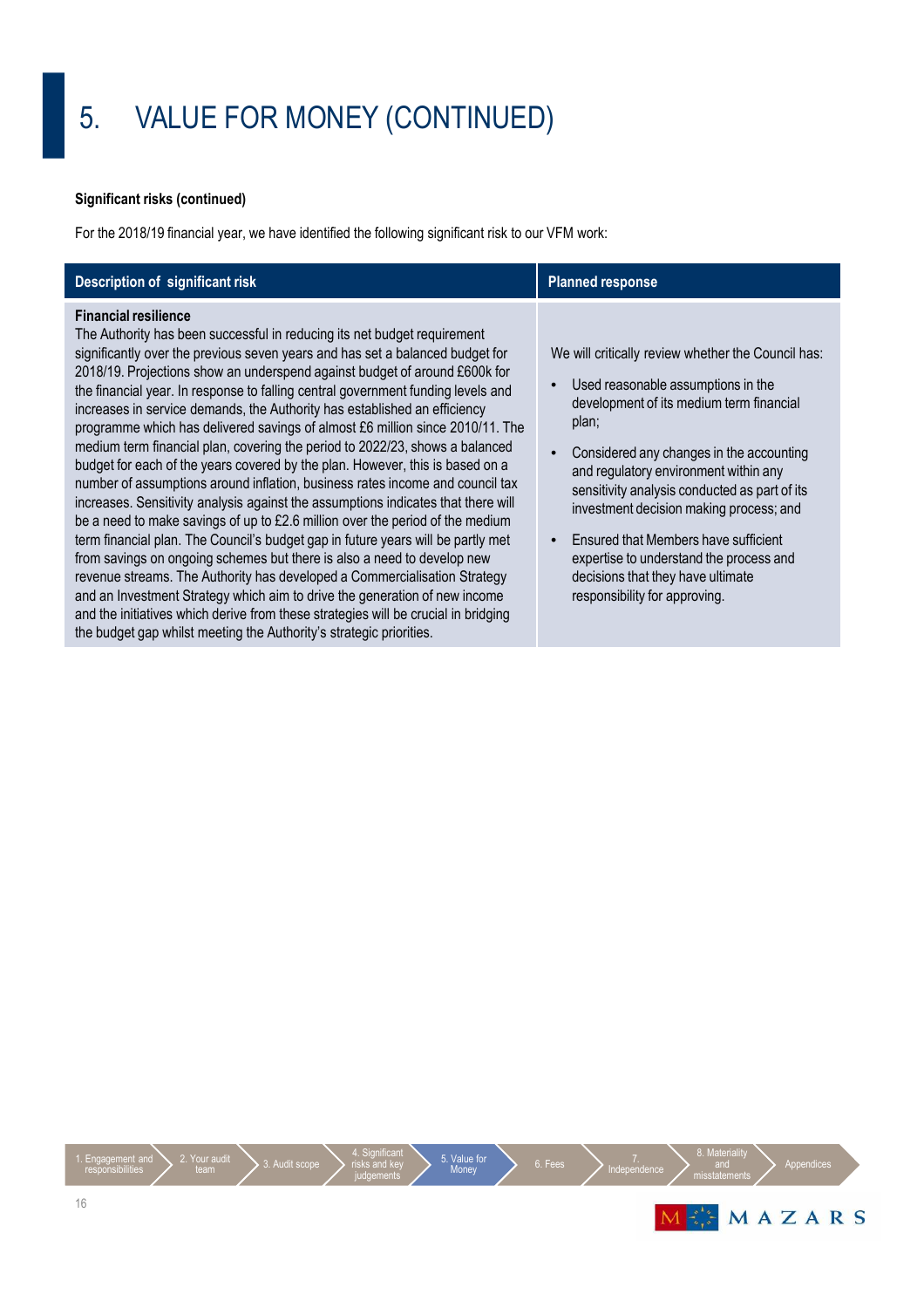# 6. FEES FOR AUDIT AND OTHER SERVICES

#### **Fees for work as the Council's appointed auditor**

At this stage of the audit we are not planning any divergence from the scale fees set by PSAA as communicated in our fee letter of 25 April 2018.

| Service <sup>1</sup> | 2017/18 fee | 2018/19 fee |
|----------------------|-------------|-------------|
| Code audit work      | £48,329     | £37,213     |

### **Fees for non-PSAA work**

In addition to the fees outlined above in relation to our appointment by PSAA, we have been separately engaged by the Council to carry out additional work as set out in the table below. Before agreeing to undertake any additional work we consider whether there are any actual, potential or perceived threats to our independence. Further information about our responsibilities in relation to independence is provided in section 7.

| Service                            | 2017/18 fee | 2018/19 fee |
|------------------------------------|-------------|-------------|
| Housing Benefits Subsidy Assurance | £5,525      | £5,500      |

### **Services provided to other entities within the Council's group**

We have not been engaged by any of the Council's group entities to provide any audit, or non-audit, services in 2018/19.

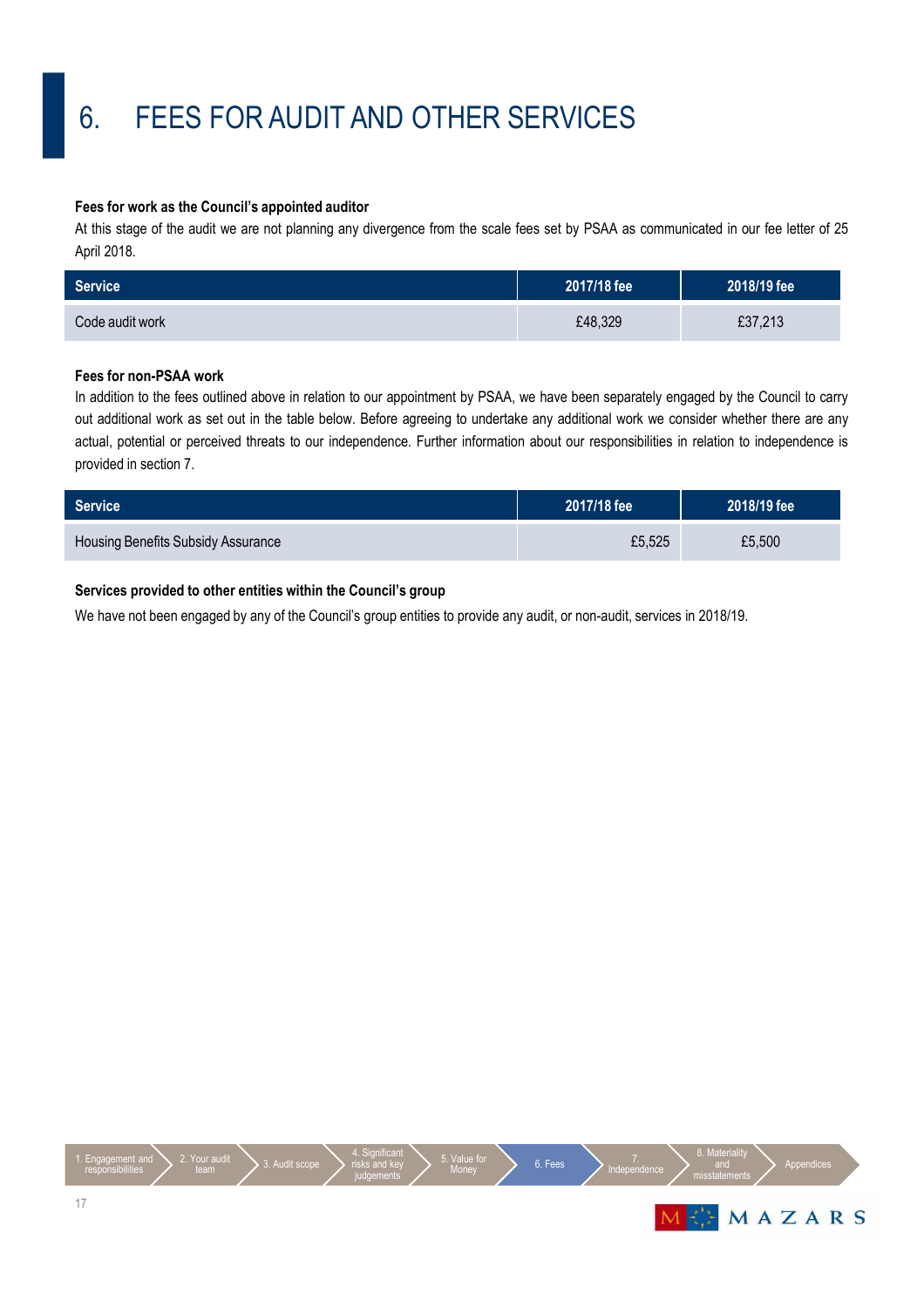# 7. OUR COMMITMENT TO INDEPENDENCE

We are committed to independence and are required by the Financial Reporting Council to confirm to you at least annually, in writing, that we comply with the Financial Reporting Council's Ethical Standard. In addition, we communicate any matters or relationships which we believe may have a bearing on our independence or the objectivity of the audit team.

Based on the information provided by you and our own internal procedures to safeguard our independence as auditors, we confirm that in our professional judgement there are no relationships between us and any of our related or subsidiary entities, and you and your related entities creating any unacceptable threats to our independence within the regulatory or professional requirements governing us as your auditors.

We have policies and procedures in place which are designed to ensure that we carry out our work with integrity, objectivity and independence. These policies include:

- all partners and staff are required to complete an annual independence declaration;
- all new partners and staff are required to complete an independence confirmation and also complete computer-based ethics training;
- rotation policies covering audit engagement partners and other key members of the audit team;
- use by managers and partners of our client and engagement acceptance system which requires all non-audit services to be approved in advance by the audit engagement partner.

We confirm, as at the date of this document, that the engagement team and others in the firm as appropriate, and Mazars LLP are independent and comply with relevant ethical requirements. However, if at any time you have concerns or questions about our integrity, objectivity or independence please discuss these with David Hoose in the first instance.

Prior to the provision of any non-audit service David Hoose will undertake appropriate procedures to consider and fully assess the impact that providing the service may have on our auditor independence.

We have been engaged to carry out non audit work in respect of Housing Benefits Subsidy Assurance. The scope of this work is prescribed and we have not identified any independence threats in respect of this work.

Any emerging independence threats and associated identified safeguards will be communicated in our Audit Completion Report.

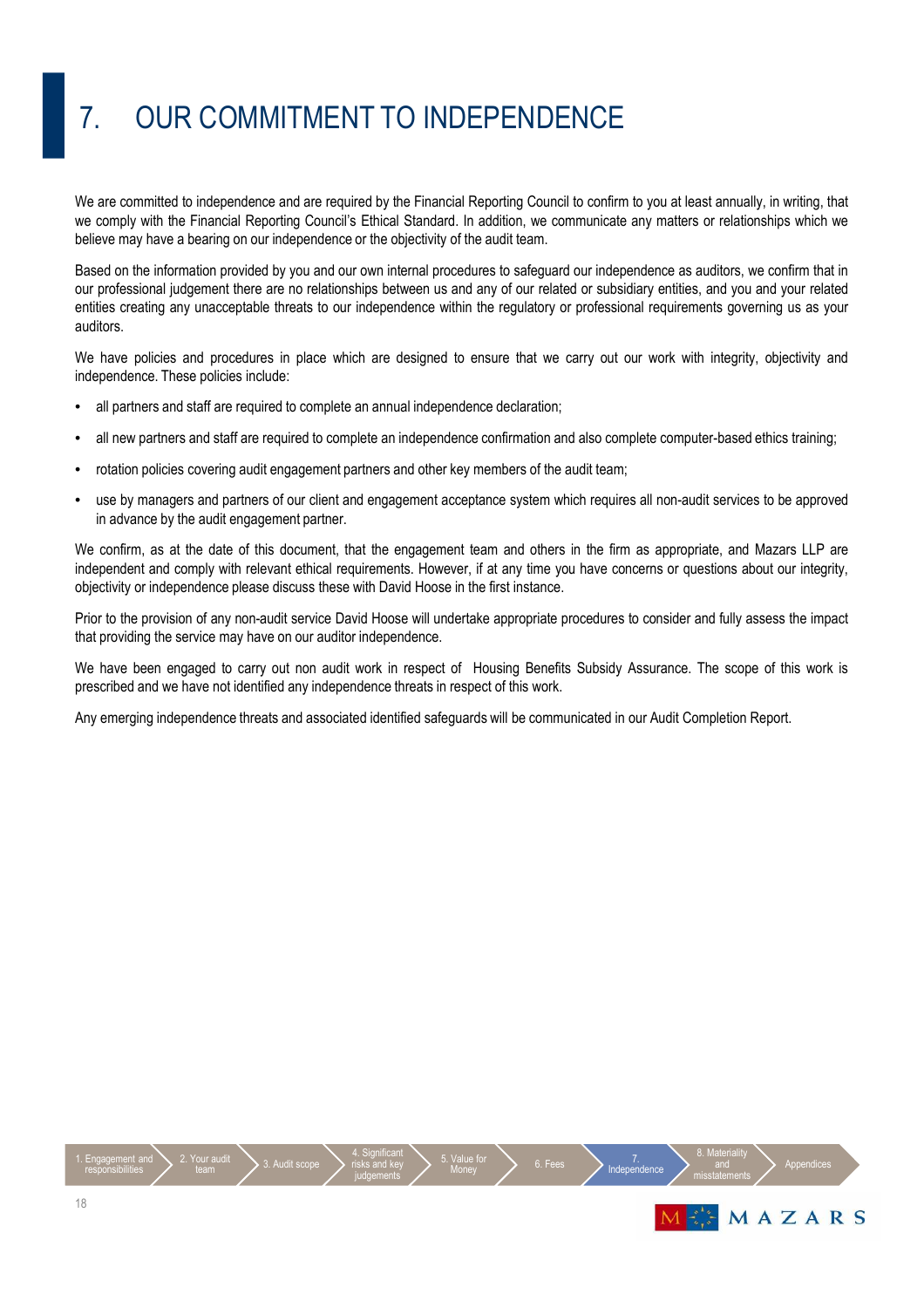## 8. MATERIALITY AND MISSTATEMENTS

#### **Summary of initial materiality thresholds**

| <b>Threshold</b>                                                                | <b>Initial</b><br>threshold<br>(E'000s) |
|---------------------------------------------------------------------------------|-----------------------------------------|
| Overall materiality                                                             | 1,351                                   |
| Performance materiality                                                         | 946                                     |
| Trivial threshold for errors to be reported to the Audit and Accounts Committee | 4 <sup>1</sup>                          |

#### **Materiality**

Materiality is an expression of the relative significance or importance of a particular matter in the context of financial statements as a whole. Misstatements in financial statements are considered to be material if they, individually or in aggregate, could reasonably be expected to influence the economic decisions of users taken on the basis of the financial statements.

Judgements on materiality are made in light of surrounding circumstances and are affected by the size and nature of a misstatement, or a combination of both. Judgements about materiality are based on consideration of the common financial information needs of users as a group and not on specific individual users.

The assessment of what is material is a matter of professional judgement and is affected by our perception of the financial information needs of the users of the financial statements. In making our assessment we assume that users:

- have a reasonable knowledge of business, economic activities and accounts;
- have a willingness to study the information in the financial statements with reasonable diligence;
- understand that financial statements are prepared, presented and audited to levels of materiality;
- recognise the uncertainties inherent in the measurement of amounts based on the use of estimates, judgement and the consideration of future events; and
- will make reasonable economic decisions on the basis of the information in the financial statements.

We consider materiality whilst planning and performing our audit based on quantitative and qualitative factors.

Whilst planning, we make judgements about the size of misstatements which we consider to be material and which provides a basis for determining the nature, timing and extent of risk assessment procedures, identifying and assessing the risk of material misstatement and determining the nature, timing and extent of further audit procedures.

The materiality determined at the planning stage does not necessarily establish an amount below which uncorrected misstatements, either individually or in aggregate, will be considered as immaterial.

We revise materiality for the financial statements as our audit progresses should we become aware of information that would have caused us to determine a different amount had we been aware of that information at the planning stage.

Our provisional materiality is set based on a benchmark of gross revenue expenditure in 2017/18. We have calculated a headline figure for materiality but have also identified separate levels for procedures designed to detect individual errors, and also a level above which all identified errors will be reported to the Audit and Accounts Committee.

We consider that gross expenditure remains the key focus of users of the financial statements and, as such, we base our materiality levels around this benchmark.

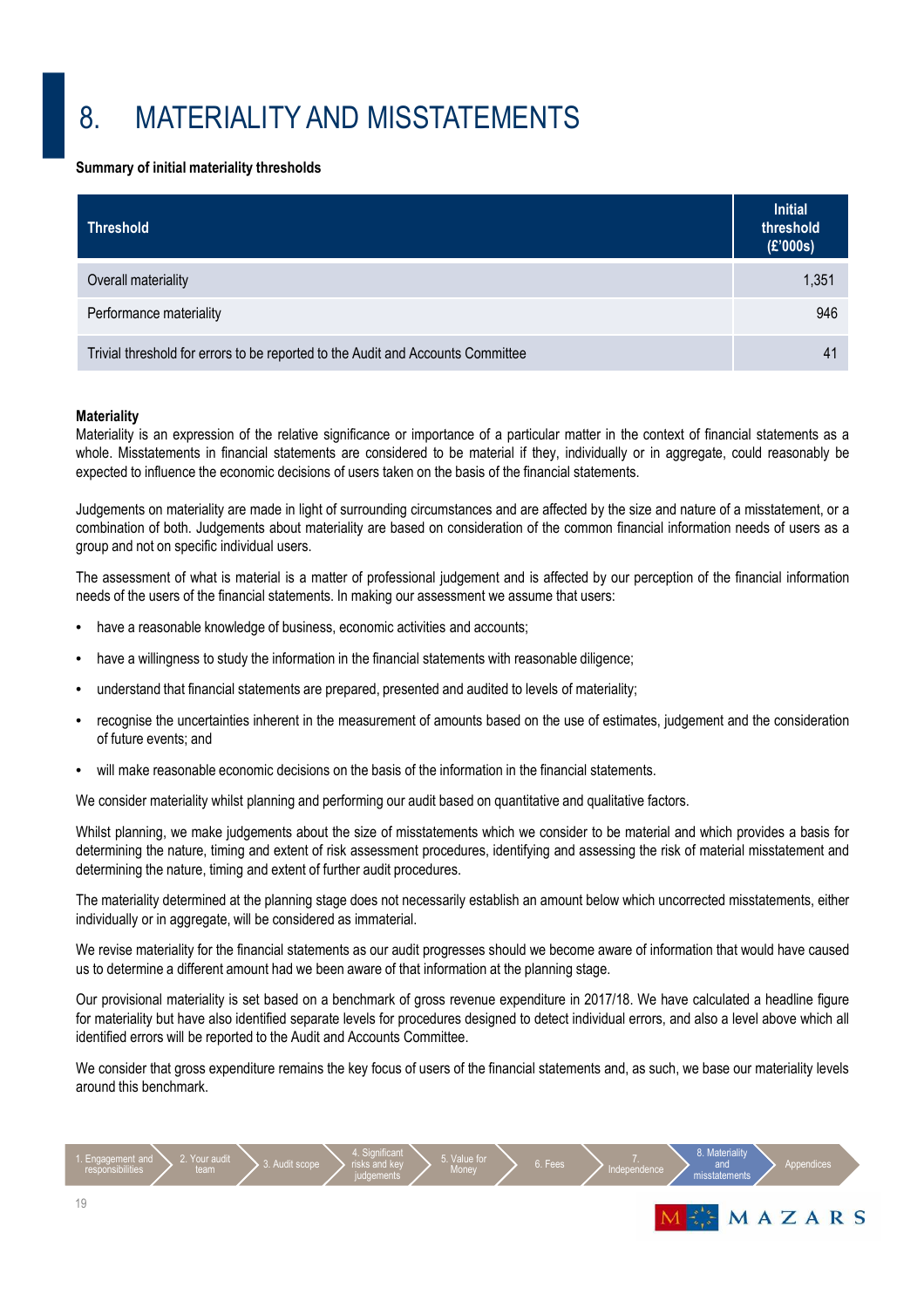# 8. MATERIALITY AND MISSTATEMENTS (CONTINUED)

We have set our materiality threshold at 2% of the benchmark based on the 2017/18 audited financial statements.

Based on the 2017/18 audited financial statements we anticipate the overall materiality for the year ending 31 March 2019 to be £1,351k.

After setting initial materiality, we continue to monitor materiality throughout the audit to ensure that it is set at an appropriate level.

#### **Performance Materiality**

Performance materiality is the amount or amounts set by the auditor at less than materiality for the financial statements as a whole to reduce, to an appropriately low level, the probability that the aggregate of uncorrected and undetected misstatements exceeds materiality for the financial statements as a whole. In setting performance materiality we have taken into account that this is our first year of audit and accordingly we do not hold extensive cumulative audit knowledge about the Council's financial statements. We have therefore set our performance materiality at 70% of our overall materiality being £946k.

As with overall materiality, we will remain aware of the need to change this performance materiality level through the audit to ensure it remains to be set at an appropriate level.

#### **Specific items of lower materiality**

We have also calculated materiality for specific classes of transactions, balances or disclosures where we determine that misstatements of a lesser amount than materiality for the financial statements as a whole, could reasonably be expected to influence the decisions of users taken on the basis of the financial statements. We have set specific materiality for the following items of account:

| Item of account                  | <b>Specific materiality</b> |  |
|----------------------------------|-----------------------------|--|
|                                  | (E'000s)                    |  |
| Officers' remuneration           | $5^*$                       |  |
| Termination payments             | 12                          |  |
| Members' allowances and expenses | 50                          |  |
| External audit costs             | 11                          |  |

\* Reflecting movement from one salary band to another

#### **Misstatements**

We aggregate misstatements identified during the audit that are other than clearly trivial. We set a level of triviality for individual errors identified (a reporting threshold) for reporting to the Audit and Accounts Committee that is consistent with the level of triviality that we consider would not need to be accumulated because we expect that the accumulation of such amounts would not have a material effect on the financial statements. Based on our preliminary assessment of overall materiality, our proposed triviality threshold is £41k based on 3% of overall materiality. If you have any queries about this please do not hesitate to raise these with David Hoose.

#### **Reporting to the Audit and Accounts Committee**

To comply with International Standards on Auditing (UK), the following three types of audit differences will be presented to the Audit and Accounts Committee:

- summary of adjusted audit differences;
- summary of unadjusted audit differences; and
- summary of disclosure differences (adjusted and unadjusted).

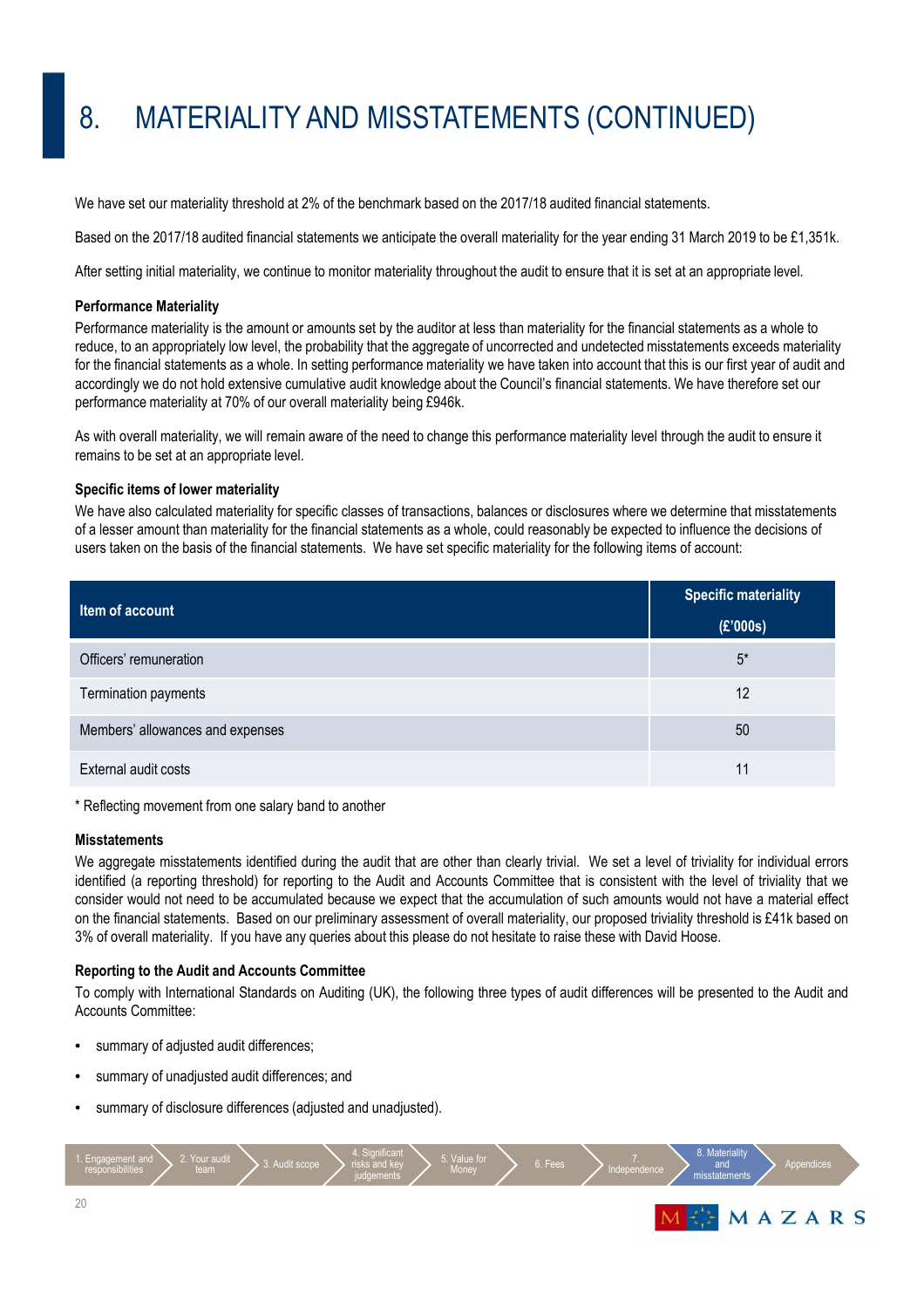## APPENDIX A – KEY COMMUNICATION POINTS

ISA (UK) 260 'Communication with Those Charged with Governance', ISA (UK) 265 'Communicating Deficiencies In Internal Control To Those Charged With Governance And Management' and other ISAs (UK) specifically require us to communicate the following:

| <b>Required communication</b>                                                                               | <b>Audit Strategy</b><br>Memorandum | <b>Audit Completion</b><br><b>Report</b> |
|-------------------------------------------------------------------------------------------------------------|-------------------------------------|------------------------------------------|
| Our responsibilities in relation to the audit of the financial statements and our wider<br>responsibilities |                                     |                                          |
| Planned scope and timing of the audit                                                                       |                                     |                                          |
| Significant audit risks and areas of management judgement                                                   |                                     |                                          |
| Our commitment to independence                                                                              |                                     |                                          |
| Responsibilities for preventing and detecting errors                                                        |                                     |                                          |
| Materiality and misstatements                                                                               |                                     |                                          |
| Fees for audit and other services                                                                           |                                     |                                          |
| Significant deficiencies in internal control                                                                |                                     |                                          |
| Significant findings from the audit                                                                         |                                     |                                          |
| Significant matters discussed with management                                                               |                                     |                                          |
| Our conclusions on the significant audit risks and areas of management judgement                            |                                     |                                          |
| Summary of misstatements                                                                                    |                                     |                                          |
| Management representation letter                                                                            |                                     |                                          |
| Our proposed draft audit report                                                                             |                                     |                                          |

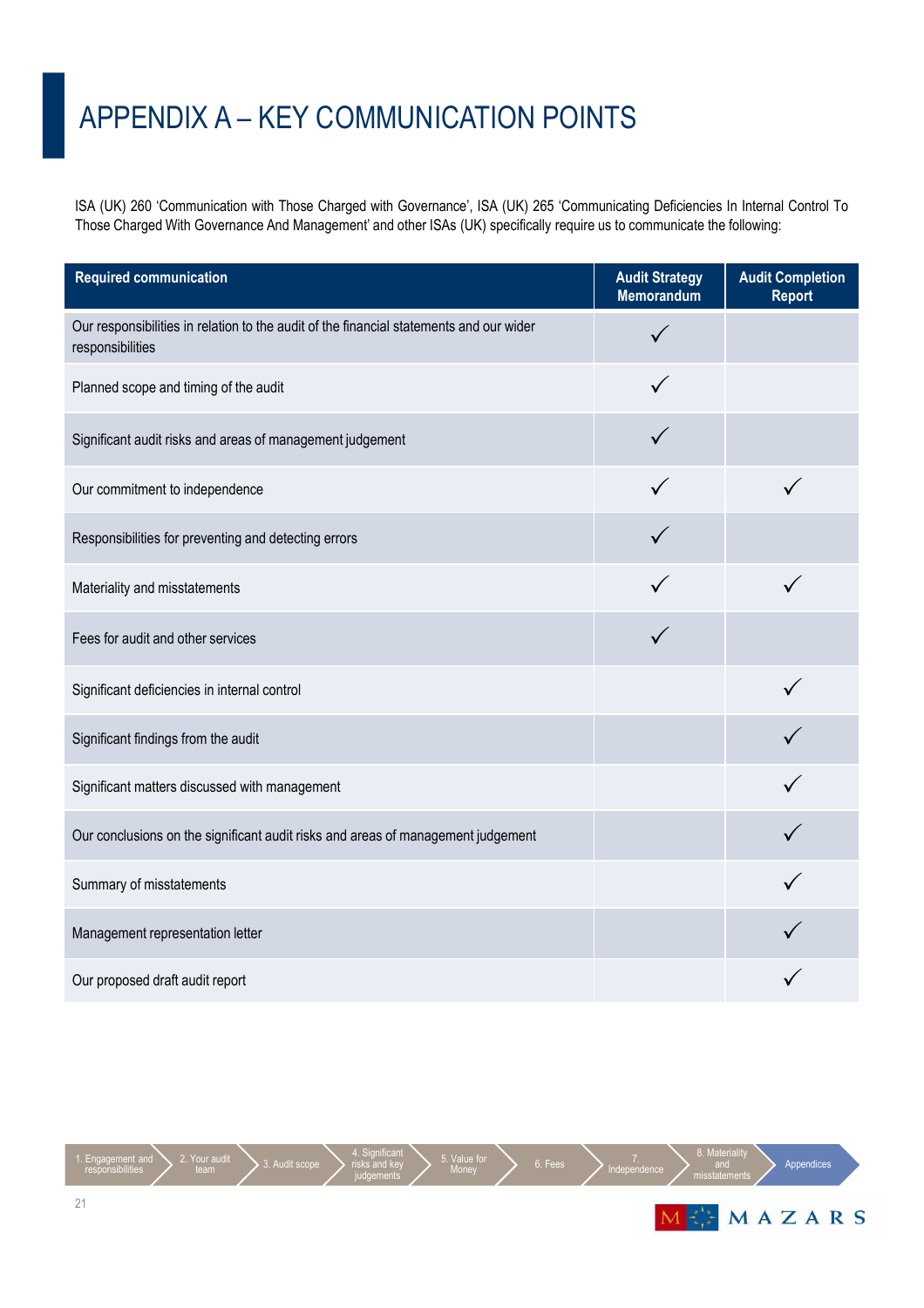### APPENDIX B – FORTHCOMING ACCOUNTING AND OTHER **ISSUES**

### **Changes relevant to 2018/19**

IFRS 9 Financial Instruments - the standard replaces IAS 39 and introduces significant changes to the recognition and measurement of the Council's financial instruments, particularly its financial assets.

Although the accounting changes may be complex and may require the reclassification of some instruments, it is likely that the Council will continue to measure the majority of its financial assets at amortised cost.

For Councils that hold instruments that will be required to be measured at fair value under the new standard, there may be instances where changes in these fair values are recognised immediately and impact on the general fund. We are aware that, following the Ministry of Housing, Communities and Local Government consultations, a statutory override, will be put in place to mitigate the impact of these fair value movements on the Council's general fund balance.

IFRS 15 Revenue from Contracts with Customers - the 2018/19 Code also applies the requirements of IFRS 15, but it is unlikely that this will have significant implications for most local authorities.

There are no other significant changes to the Code of Practice on Local Authority Accounting (the Code) for 2018/19.

#### **Changes in future years**

| <b>Accounting standard</b> | Year of application | <b>Implications</b>                                                                                                                                                                                                                                                                                                                                                                                                                                                                                                                                                                                                                                                                                |
|----------------------------|---------------------|----------------------------------------------------------------------------------------------------------------------------------------------------------------------------------------------------------------------------------------------------------------------------------------------------------------------------------------------------------------------------------------------------------------------------------------------------------------------------------------------------------------------------------------------------------------------------------------------------------------------------------------------------------------------------------------------------|
| IFRS 16 – Leases           | 2020/21             | We anticipate that the new leasing standard will be adopted by the Code<br>for the 2019/20 financial year.<br>IFRS 16 will replace the existing leasing standard, IAS 17, and will<br>introduce significant changes, particularly for lessees. The requirements<br>for lessors will be largely unchanged from the position in IAS 17.<br>Lessees will need to recognise assets and liabilities for all leases (except<br>short-life or low-value leases) as the distinction between operating<br>leases and finance leases is removed.<br>The introduction of this standard is likely to lead to significant work being<br>required in order to identify all leases which the Council is party to. |